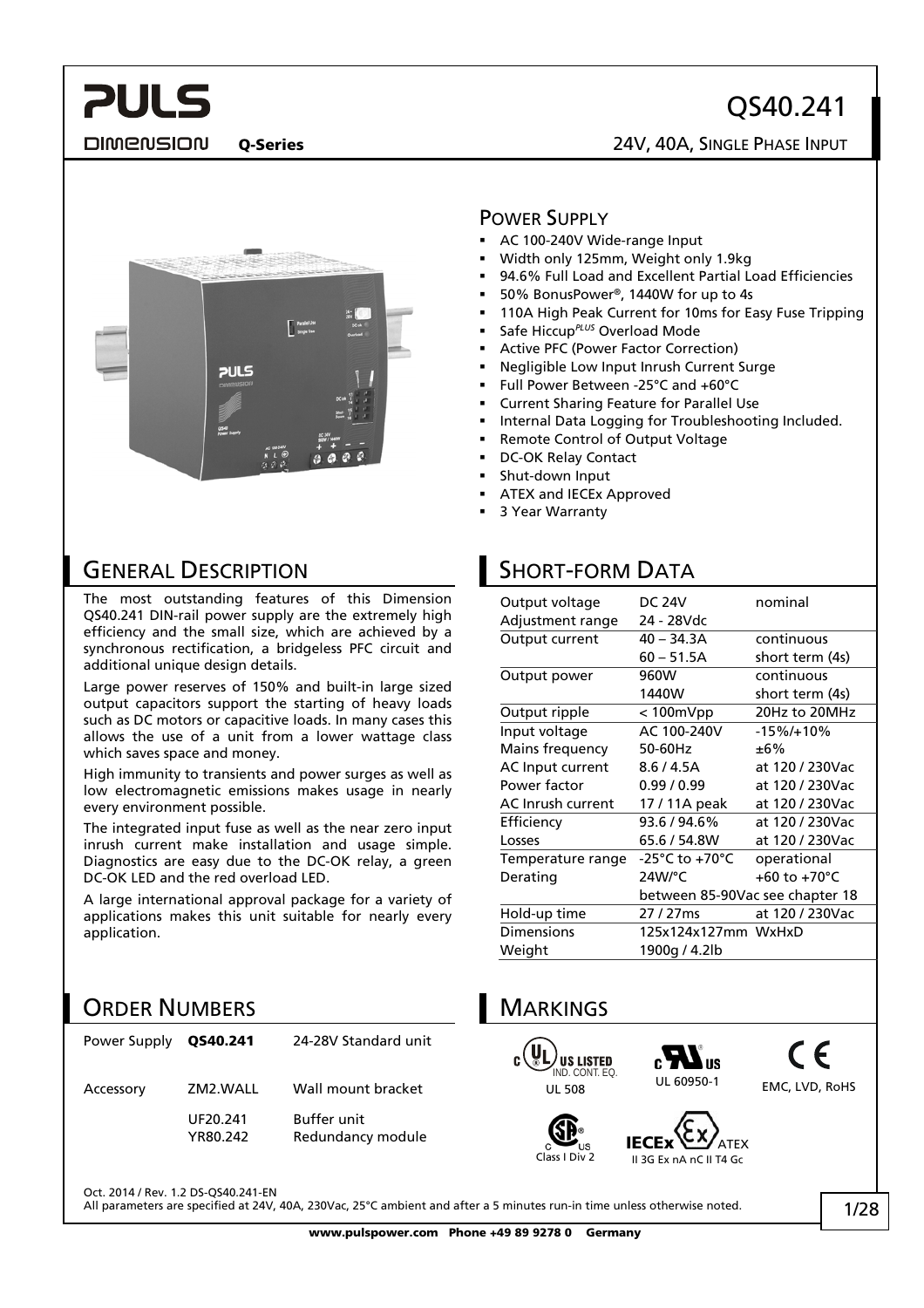**DIMENSION** 

Q-Series 24V, 40A, SINGLE PHASE INPUT

## **INDEX**

|    |                                         | Page | Page                                             |
|----|-----------------------------------------|------|--------------------------------------------------|
| 1. |                                         |      | 23. Physical Dimensions and Weight 19            |
| 2. |                                         |      |                                                  |
| 3. |                                         |      | 24.1. ZM2.WALL - Wall mounting bracket20         |
| 4. |                                         |      | 24.2.                                            |
| 5. |                                         |      | YR80.242 - Redundancy Module21<br>24.3.          |
| 6. |                                         |      | 24.4. YR40.245 - Redundancy Module21             |
| 7. |                                         |      |                                                  |
| 8. |                                         |      | 25.1. Repetitive Pulse Loading22                 |
| 9. |                                         |      |                                                  |
|    | 10. Remote Control of Output Voltage 10 |      | External Input Protection23<br>25.3.             |
|    |                                         |      | 25.4.                                            |
|    | 12. Efficiency and Power Losses11       |      | Output Circuit Breakers24<br>25.5.               |
|    | 13. Lifetime Expectancy and MTBF12      |      | Parallel Use to Increase Output Power25<br>25.6. |
|    |                                         |      | 25.7.                                            |
|    |                                         |      | 25.8.                                            |
|    | 16. Front Side and User Elements14      |      | Inductive and Capacitive Loads26<br>25.9.        |
|    |                                         |      |                                                  |
|    |                                         |      | 25.11. Operation on Two Phases 27                |
|    |                                         |      | 25.12. Use in a Tightly Sealed Enclosure 27      |
|    |                                         |      | 25.13. Mounting Orientations 28                  |
|    |                                         |      |                                                  |
|    |                                         |      |                                                  |

|       | 23. Physical Dimensions and Weight 19       |  |
|-------|---------------------------------------------|--|
|       |                                             |  |
|       | 24.1. ZM2.WALL - Wall mounting bracket20    |  |
| 24.2. | UF20.241 - Buffer module 20                 |  |
| 24.3. | YR80.242 - Redundancy Module21              |  |
| 24.4. | YR40.245 - Redundancy Module21              |  |
|       |                                             |  |
| 25.1. | Repetitive Pulse Loading22                  |  |
| 25.2. | Peak Current Capability 23                  |  |
| 25.3. | External Input Protection23                 |  |
| 25.4. | Charging of Batteries 24                    |  |
| 25.5. | Output Circuit Breakers24                   |  |
| 25.6. | Parallel Use to Increase Output Power25     |  |
| 25.7. | Parallel Use for Redundancy25               |  |
| 25.8. |                                             |  |
| 25.9. | Inductive and Capacitive Loads26            |  |
|       |                                             |  |
|       | 25.11. Operation on Two Phases 27           |  |
|       | 25.12. Use in a Tightly Sealed Enclosure 27 |  |
|       | 25.13. Mounting Orientations 28             |  |
|       |                                             |  |

The information presented in this document is believed to be accurate and reliable and may change without notice. No part of this document may be reproduced or utilized in any form without permission in writing from the publisher.

## TERMINOLOGY AND ABREVIATIONS

| PE and $\bigoplus$ symbol | PE is the abbreviation for Protective Earth and has the same meaning as the symbol $\bigoplus$ .                                                                                                                                      |
|---------------------------|---------------------------------------------------------------------------------------------------------------------------------------------------------------------------------------------------------------------------------------|
| Earth, Ground             | This document uses the term "earth" which is the same as the U.S. term "ground".                                                                                                                                                      |
| T.b.d.                    | To be defined, value or description will follow later.                                                                                                                                                                                |
| <b>AC 230V</b>            | A figure displayed with the AC or DC before the value represents a nominal voltage with<br>standard tolerances (usually ±15%) included.<br>E.g.: DC 12V describes a 12V battery disregarding whether it is full (13.7V) or flat (10V) |
| <b>230Vac</b>             | A figure with the unit (Vac) at the end is a momentary figure without any additional<br>tolerances included.                                                                                                                          |
| <b>50Hz vs. 60Hz</b>      | As long as not otherwise stated, AC 230V parameters are valid at 50Hz mains frequency.                                                                                                                                                |
| may                       | A key word indicating flexibility of choice with no implied preference.                                                                                                                                                               |
| shall                     | A key word indicating a mandatory requirement.                                                                                                                                                                                        |
| should                    | A key word indicating flexibility of choice with a strongly preferred implementation.                                                                                                                                                 |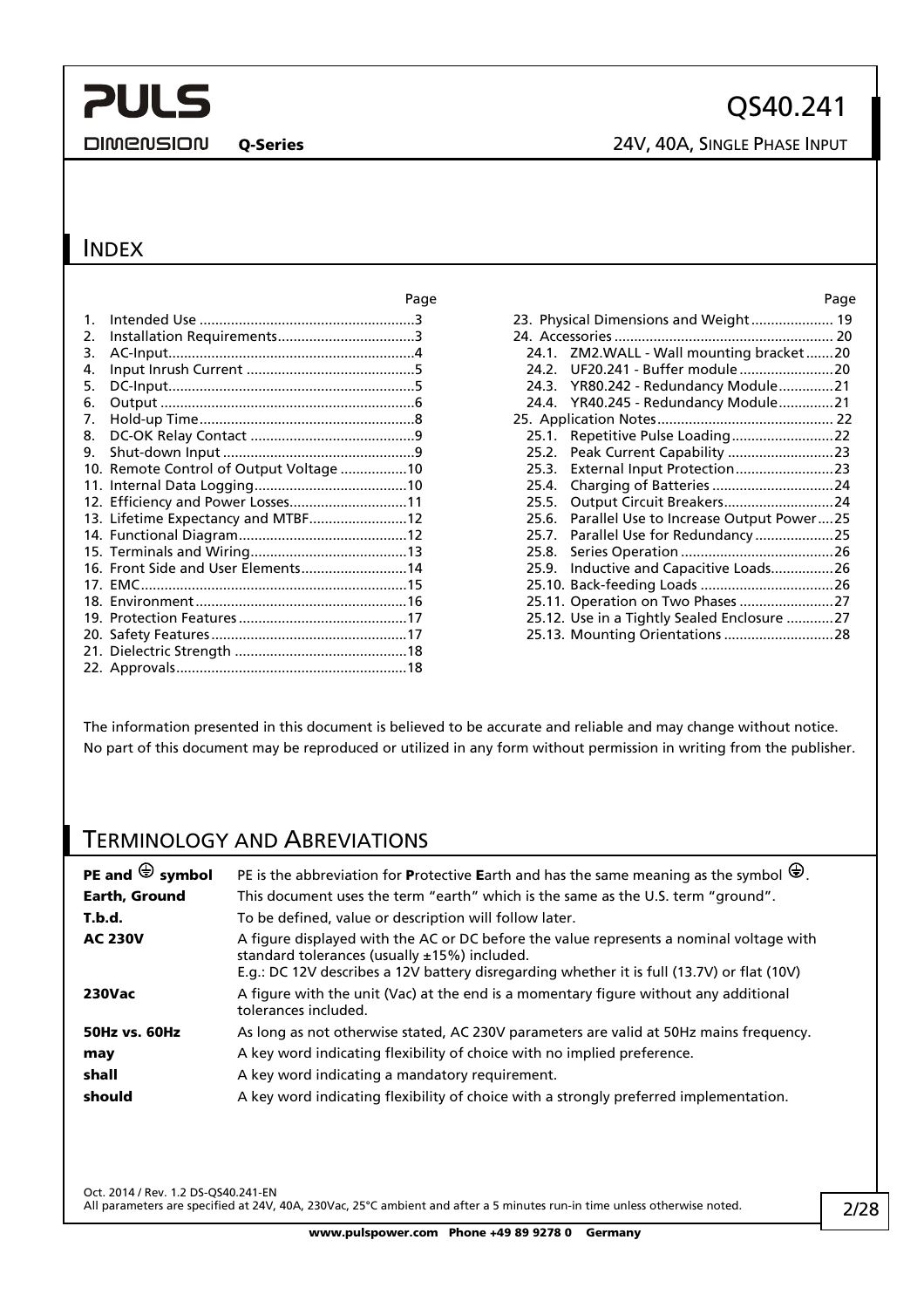<span id="page-2-0"></span>**DIMENSION** 

## 1. INTENDED USE

This device is designed for installation in an enclosure and is intended for the general use such as in industrial control, office, communication, and instrumentation equipment.

Do not use this power supply in equipment, where malfunction may cause severe personal injury or threaten human life.

This device is designed for use in hazardous, non-hazardous, ordinary or unclassified locations.

## <span id="page-2-1"></span>2. INSTALLATION REQUIREMENTS

This device may only be installed and put into operation by qualified personnel.

This device does not contain serviceable parts. The tripping of an internal fuse is caused by an internal defect.

If damage or malfunction should occur during installation or operation, immediately turn power off and send unit to the factory for inspection.

Mount the unit on a DIN-rail so that the output and input terminals are located on the bottom of the unit. For other mounting orientations see de-rating requirements in this document. See chapter [25.13.](#page-27-1)

This device is designed for convection cooling and does not require an external fan. Do not obstruct airflow and do not cover ventilation grid (e.g. cable conduits) by more than 15%!

Keep the following installation clearances: 40mm on top, 20mm on the bottom, 5mm on the left and right sides are recommended when the device is loaded permanently with more than 50% of the rated power. Increase this clearance to 15mm in case the adjacent device is a heat source (e.g. another power supply).

A disconnecting means shall be provided for the output of the power supplies when used in applications according to CSA C22.2 No 107.1-01.

#### $\Delta$  WARNING  $\overline{\phantom{a}}$  Risk of electrical shock, fire, personal injury or death.

- Do not use the power supply without proper grounding (Protective Earth). Use the terminal on the input block for earth connection and not one of the screws on the housing.
- Turn power off before working on the device. Protect against inadvertent re-powering.
- Make sure that the wiring is correct by following all local and national codes.
- Do not modify or repair the unit.
- Do not open the unit as high voltages are present inside.
- Use caution to prevent any foreign objects from entering the housing.
- Do not use in wet locations or in areas where moisture or condensation can be expected.
- Do not touch during power-on, and immediately after power-off. Hot surfaces may cause burns.

#### Notes for use in hazardous location areas:

The power supply is suitable for use in Class I Division 2 Groups A, B, C, D locations and for use in Group II Category 3 (Zone 2) environments and are evaluated according to EN 60079-0:2012 and EN 60079-15:2010.

#### WARNING EXPLOSION HAZARDS!

Substitution of components may impair suitability for this environment. Do not disconnect the unit or operate the voltage adjustment or S/P jumper unless power has been switched off or the area is known to be non-hazardous. A suitable enclosure must be provided for the end product which has a minimum protection of IP54 and fulfils the requirements of the EN 60079-15:2010.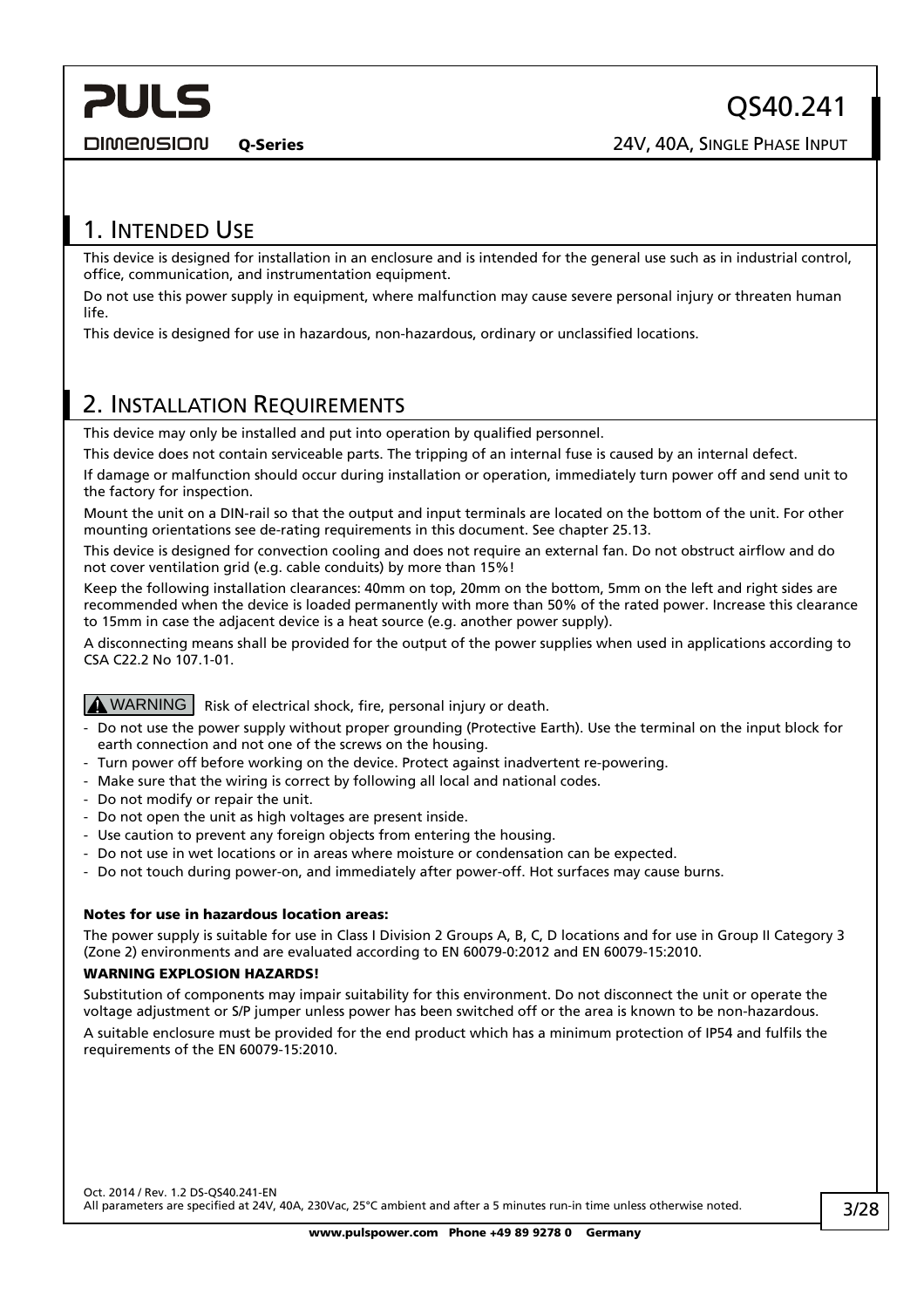<span id="page-3-0"></span>**DIMENSION** 

QS40.241

Q-Series 24V, 40A, SINGLE PHASE INPUT

## 3. AC-INPUT

| AC input<br>AC input range      | nom.<br>min. | AC 100-240V<br>$90-264$ Vac          | suitable for TN, TT and IT mains networks<br>continuous operation                                                                       |
|---------------------------------|--------------|--------------------------------------|-----------------------------------------------------------------------------------------------------------------------------------------|
|                                 | min.         | 85-90Vac                             | < 55°C ambient temperature continuously allowed<br>> 55°C ambient temperature short term or with output<br>derating according Fig. 18-1 |
|                                 | min.         | 60-85Vac                             | full power for up to 200ms                                                                                                              |
|                                 | min.         | $0-85$ Vac                           | no damage to the unit                                                                                                                   |
|                                 | min.         | 264-300Vac                           | < 500ms                                                                                                                                 |
| Allowed voltage L or N to earth | max.         | 300Vac                               | continuous, IEC 62103                                                                                                                   |
| Input frequency                 | nom.         | $50-60$ Hz                           | ±6%                                                                                                                                     |
| Turn-on voltage                 | typ.         | 80Vac                                | steady-state value, load independent, see Fig. 3-1                                                                                      |
| Shut-down voltage               | typ.         | 74Vac                                | steady-state value, load independent, see Fig. 3-1                                                                                      |
| External input protection       |              | See recommendations in chapter 25.3. |                                                                                                                                         |

|                           |      | <b>AC 100V</b>    | <b>AC 120V</b>   | <b>AC 230V</b>    |                                                   |
|---------------------------|------|-------------------|------------------|-------------------|---------------------------------------------------|
| Input current             | typ. | 10.5A             | 8.6A             | 4.5A              | at 24V, 40A, see Fig. 3-3                         |
| Power factor <sup>*</sup> | typ. | 0.99              | 0.99             | 0.99              | at 24V, 40A, see Fig. 3-4                         |
| Crest factor**)           | typ. | 1.47              | 1.53             | 1.56              | at 24V, 40A                                       |
| Start-up delay            | typ. | 800 <sub>ms</sub> | 750ms            | 700 <sub>ms</sub> | see Fig. 3-2                                      |
| Rise time                 | typ. | 15 <sub>ms</sub>  | 15ms             | 15 <sub>ms</sub>  | at 24V, 40A, resistive load, 0mF<br>see Fig. 3-2  |
|                           | typ. | 18 <sub>ms</sub>  | 18 <sub>ms</sub> | 18 <sub>ms</sub>  | at 24V, 40A, resistive load,<br>40mF see Fig. 3-2 |
| Turn-on overshoot         | max. | 100mV             | 100mV            | 100mV             | see Fig. 3-2                                      |

Input

<span id="page-3-1"></span>\*) The power factor is the ratio of the true (or real) power to the apparent power in an AC circuit. \*\*) The crest factor is the mathematical ratio of the peak value to RMS value of the input current waveform.





<span id="page-3-2"></span>



Voltage Output  $\overline{)$  - 5% Voltage Start-up delay Rise Time  $\blacksquare$ 

Overshoot

Overshoot

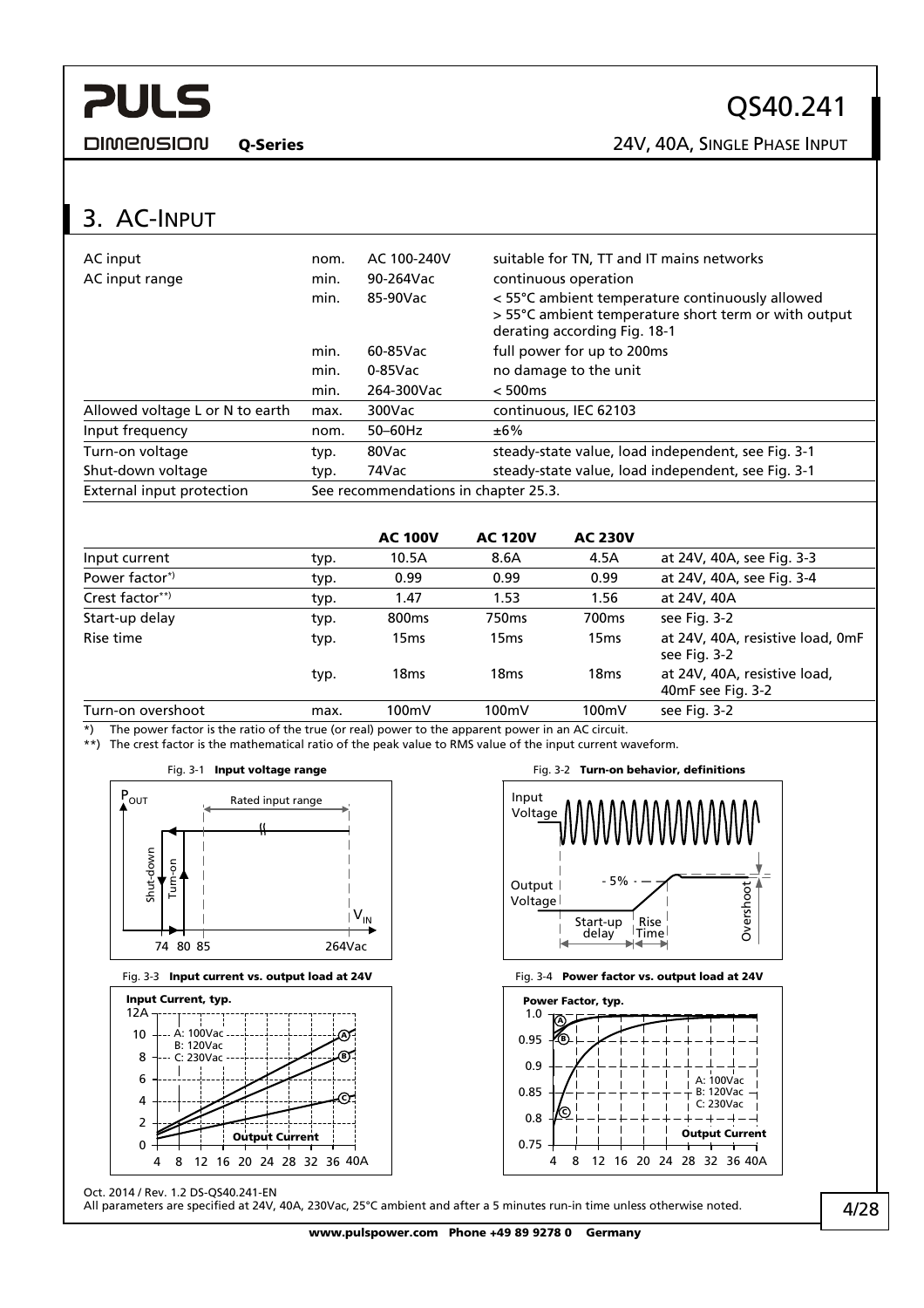<span id="page-4-0"></span>**DIMENSION** 

Q-Series 24V, 40A, SINGLE PHASE INPUT

## 4. INPUT INRUSH CURRENT

The power supply is equipped with an active inrush current limitation circuit, which limits the input inrush current after turn-on to a negligible low value. The input current is usually smaller than the steady state input current.

|                             |      | <b>AC 100V</b>      | <b>AC 120V</b>      | <b>AC 230V</b>      |                                                              |
|-----------------------------|------|---------------------|---------------------|---------------------|--------------------------------------------------------------|
| Inrush current <sup>*</sup> | max. | $25A_{\text{peak}}$ | 22A <sub>peak</sub> | 16A <sub>peak</sub> | over entire temperature range;<br>mains interruptions $> 1s$ |
|                             | typ. | 20A <sub>peak</sub> | $17A_{\rm peak}$    | 11A <sub>peak</sub> | over entire temperature range;<br>mains interruptions $> 1s$ |
| Inrush energy               | max. | 5A <sup>2</sup> S   | 5A <sup>2</sup> S   | $5A^2s$             | over entire temperature range;<br>mains interruptions > 1s   |

\*) The charging current into EMI suppression capacitors is disregarded in the first microseconds after switch-on.

| Input Current 5A / DIV |  |  |  |        |  |
|------------------------|--|--|--|--------|--|
|                        |  |  |  |        |  |
|                        |  |  |  |        |  |
|                        |  |  |  |        |  |
|                        |  |  |  |        |  |
|                        |  |  |  |        |  |
| Input                  |  |  |  |        |  |
|                        |  |  |  |        |  |
|                        |  |  |  | 230Vac |  |
|                        |  |  |  |        |  |

# 5. DC-INPUT

Do not operate this power supply with DC-input voltage. Check the CPS20.241-D1 unit instead. Two CPS20.241-D1 units in parallel might be necessary.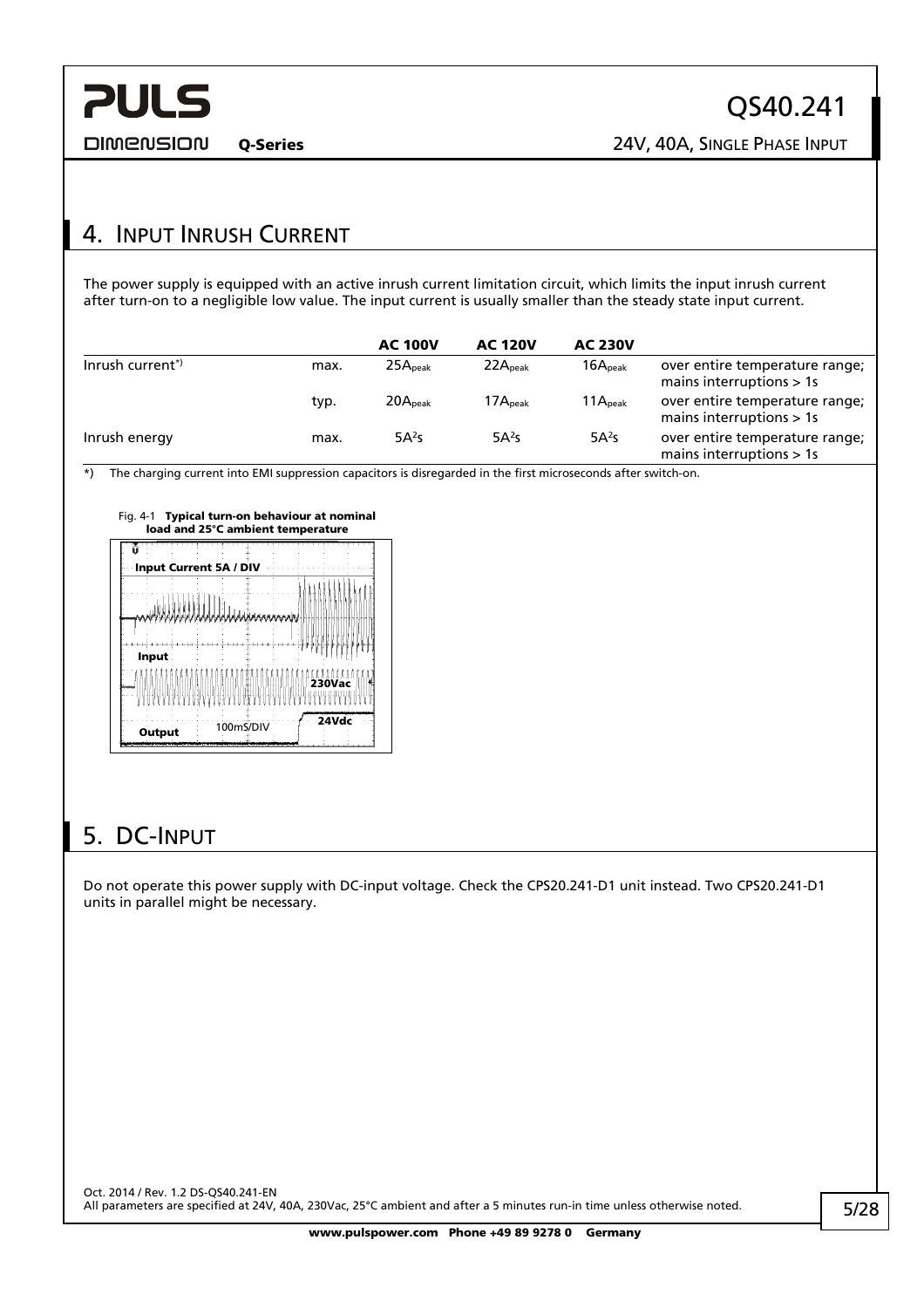<span id="page-5-0"></span>**DIMENSION** 

Q-Series 24V, 40A, SINGLE PHASE INPUT

## <span id="page-5-1"></span>6. OUTPUT

| Output voltage                        | nom. | <b>DC 24V</b>                  |                                                                                                                                                                        |
|---------------------------------------|------|--------------------------------|------------------------------------------------------------------------------------------------------------------------------------------------------------------------|
| Adjustment range                      | min. | 24-28Vdc                       | guaranteed                                                                                                                                                             |
|                                       | max. | 29Vdc****)                     | at clockwise end position of potentiometer                                                                                                                             |
| Factory setting                       | typ. | 24.1Vdc                        | ±0.2%, at full load, cold unit, in "single use" mode                                                                                                                   |
|                                       | typ. | 24.1Vdc                        | ±0.5%, at full load, cold unit, in "parallel use" mode                                                                                                                 |
|                                       | typ. | 25.1Vdc                        | at no load, cold unit, in "parallel use" mode                                                                                                                          |
| Line regulation                       | max. | 10 <sub>m</sub>                | 85-300Vac                                                                                                                                                              |
| Load regulation                       | max. | 50mV                           | in "single use" mode: static value, 0A→40A, see Fig. 6-1                                                                                                               |
|                                       | typ. | 1000mV                         | in "parallel use" mode: static value, 0A→40A,<br>see Fig. 6-2                                                                                                          |
| Ripple and noise voltage              | max. | 100mVpp                        | 20Hz to 20MHz, 50Ohm                                                                                                                                                   |
| Output current                        | nom. | 40A                            | continuously available at 24V, see Fig. 6-1 and Fig. 6-2                                                                                                               |
|                                       | nom. | 34.3A                          | continuously available at 28V, see Fig. 6-1 and Fig. 6-2                                                                                                               |
|                                       | nom. | 60A                            | short term available BonusPower®*), at 24V<br>for typical 4s, see Fig. 6-1 and Fig. 6-2                                                                                |
|                                       | nom. | 51.5A                          | short term available BonusPower®*), at 28V<br>for typical 4s, see Fig. 6-1 and Fig. 6-2                                                                                |
|                                       | typ. | 110A                           | up to 10ms, output voltage stays above 20V, see Fig.<br>6-4, This peak current is available once every second.<br>See chapter 25.2 for more peak current measurements. |
| Output power                          | nom. | 960W                           | continuously available at 24-28V                                                                                                                                       |
|                                       | nom. | $1440W^*$                      | short term available BonusPower <sup>®*)</sup> at 24-28V                                                                                                               |
| BonusPower <sup>®</sup> time          | typ. | 4s                             | duration until the output voltage dips, see Fig. 6-5                                                                                                                   |
| BonusPower <sup>®</sup> recovery time | typ. | 7s                             | overload free time to reset power manager, see Fig. 6-6                                                                                                                |
| Overload behavior                     |      | cont. current                  | output voltage > 20Vdc, see Fig. 6-1                                                                                                                                   |
|                                       |      | Hiccup <sup>PLUS</sup> mode**) | output voltage < 20Vdc, see Fig. 6-1                                                                                                                                   |
| Short-circuit current                 | min. | 60A***)                        | load impedance 25mOhm, see Fig. 6-3                                                                                                                                    |
|                                       | max. | $70A***$                       | load impedance 25mOhm, see Fig. 6-3                                                                                                                                    |
|                                       | max. | 23A                            | average (R.M.S.) current, load impedance 25mOhm, see<br>Fig. 6-3                                                                                                       |
|                                       | typ. | 130A                           | up to 10ms, load impedance <10mOhm, see Fig. 6-4                                                                                                                       |
| Output capacitance                    | typ. | 10 200µF                       | included in the power supply                                                                                                                                           |

#### \*) BonusPower®, short term power capability (up to typ. 4s)

The power supply is designed to support loads with a higher short-term power requirement without damage or shutdown. The shortterm duration is hardware controlled by an output power manager. This BonusPower® is repeatedly available. Detailed information can be found in chapter [25.1](#page-21-1). If the power supply is loaded longer with the BonusPower® than shown in the Bonus-time diagram (see [Fig. 6-5](#page-6-2)), the max. output power is automatically reduced to 960W. If the power requirement is continuously above 960W and the voltage falls below approx. 20V (due to the current regulating mode at overload), the unit shuts-off and makes periodical restart attempts. This behavior is called hiccup mode which is described below. If the voltage is above 20V, the unit continuously delivers current.

#### \*\*) Hiccup*PLUS* Mode

Up to 4s of overloading, the power supply delivers continuous output current. After this, the output power is reduced to nearly zero for approx. 17s before a new start attempt is automatically performed. If the overload has been cleared, the device will operate normally. If the overload still exists, the output current will be delivered for 2 to 4s (depending on the overload) again followed by a 17s rest time. This cycle is repeated as long as the overload exists. See [Fig. 6-3](#page-6-1). During the off-period a small rest voltage and rest current is present on the output.

\*\*\*) Discharge current of output capacitors is not included.

\*\*\*\*) This is the maximum output voltage which can occur at the clockwise end position of the potentiometer due to tolerances. It is not guaranteed value which can be achieved. The typical value is about 28.5V.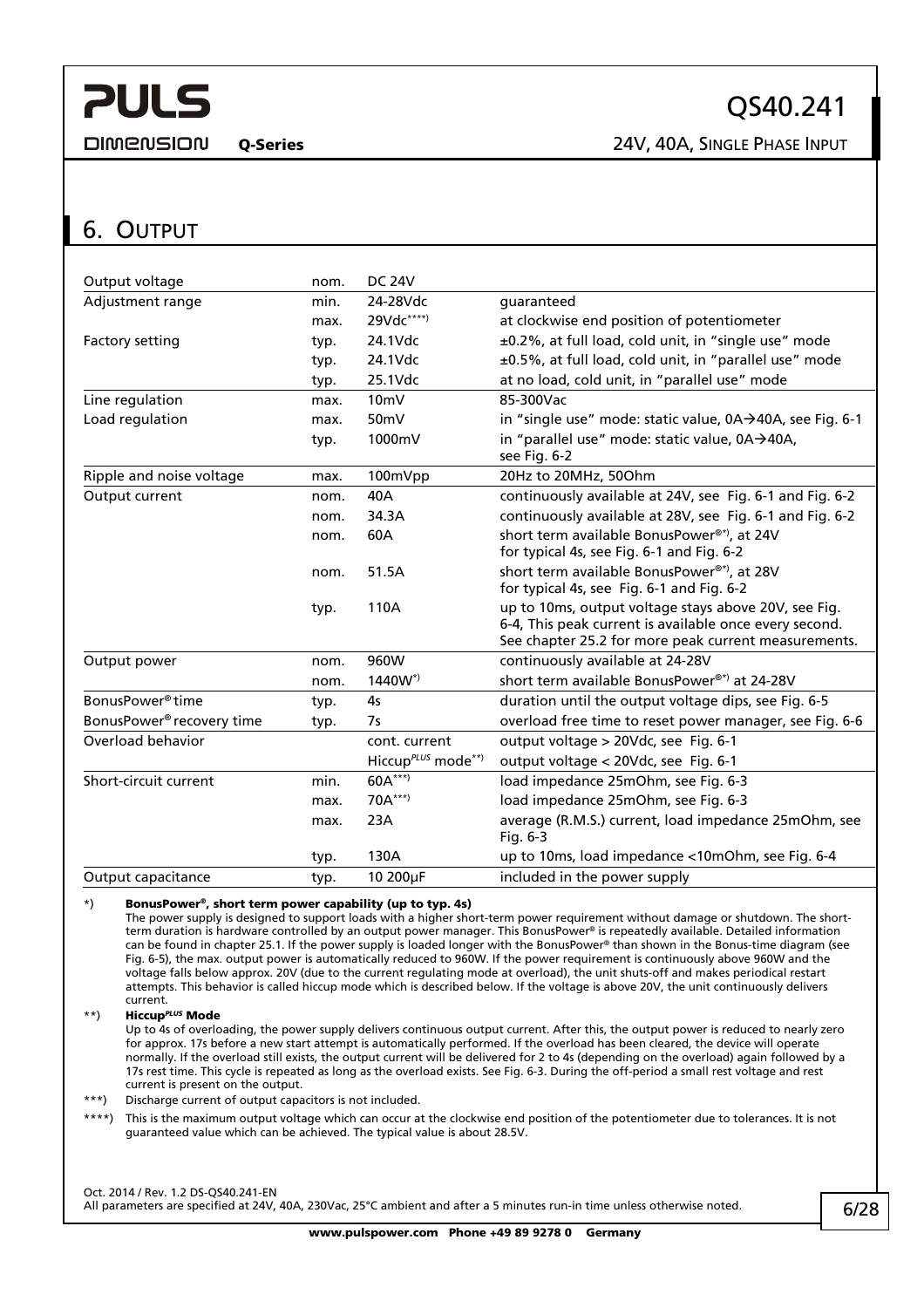# QS40.241

Q-Series 24V, 40A, SINGLE PHASE INPUT

Adjustment Range

Bonus Power

50 60A

**Output Current** 

<span id="page-6-0"></span>**DIMENSION** 

**PULS** 



#### Fig. 6-1 Output voltage vs. output current in "single use" mode, typ.



<span id="page-6-1"></span>

<span id="page-6-2"></span>

0 10 20 30 40

**Continuously** allowed

Factory setting

Fig. 6-2 Output voltage vs. output current in "parallel use" mode, typ.

**Output Voltage** (Parallel Use, typ.)

22V

23V 24V 25V

29V

26V  $27V$ 28V







The BonusPower® is available as soon as power comes on and after the end of an output short circuit or output overload.





Oct. 2014 / Rev. 1.2 DS-QS40.241-EN

All parameters are specified at 24V, 40A, 230Vac, 25°C ambient and after a 5 minutes run-in time unless otherwise noted.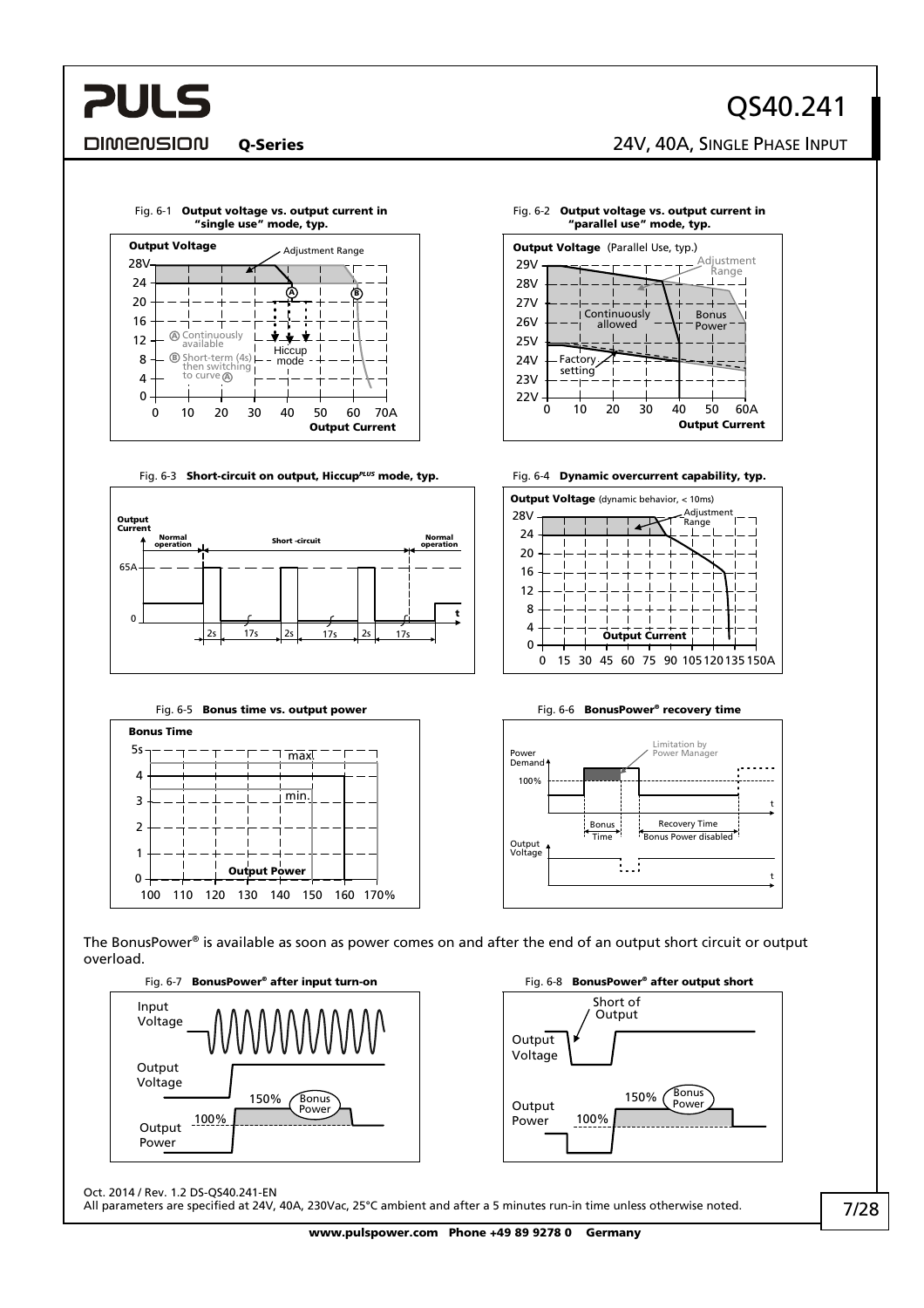<span id="page-7-0"></span>**DIMENSION** 

# QS40.241

Q-Series 24V, 40A, SINGLE PHASE INPUT

## 7. HOLD-UP TIME

|              |      | <b>AC 100V</b>   | <b>AC 120V</b>   | <b>AC 230V</b>   |                           |
|--------------|------|------------------|------------------|------------------|---------------------------|
| Hold-up Time | typ. | 54 <sub>ms</sub> | 54 <sub>ms</sub> | 54 <sub>ms</sub> | at 24V, 20A, see Fig. 7-1 |
|              | min. | 45 <sub>ms</sub> | 45 <sub>ms</sub> | 45 <sub>ms</sub> | at 24V, 20A, see Fig. 7-1 |
|              | typ. | 27 <sub>ms</sub> | 27 <sub>ms</sub> | 27 <sub>ms</sub> | at 24V, 40A, see Fig. 7-1 |
|              | min. | 23 <sub>ms</sub> | 23ms             | 23 <sub>ms</sub> | at 24V, 40A, see Fig. 7-1 |



<span id="page-7-1"></span>

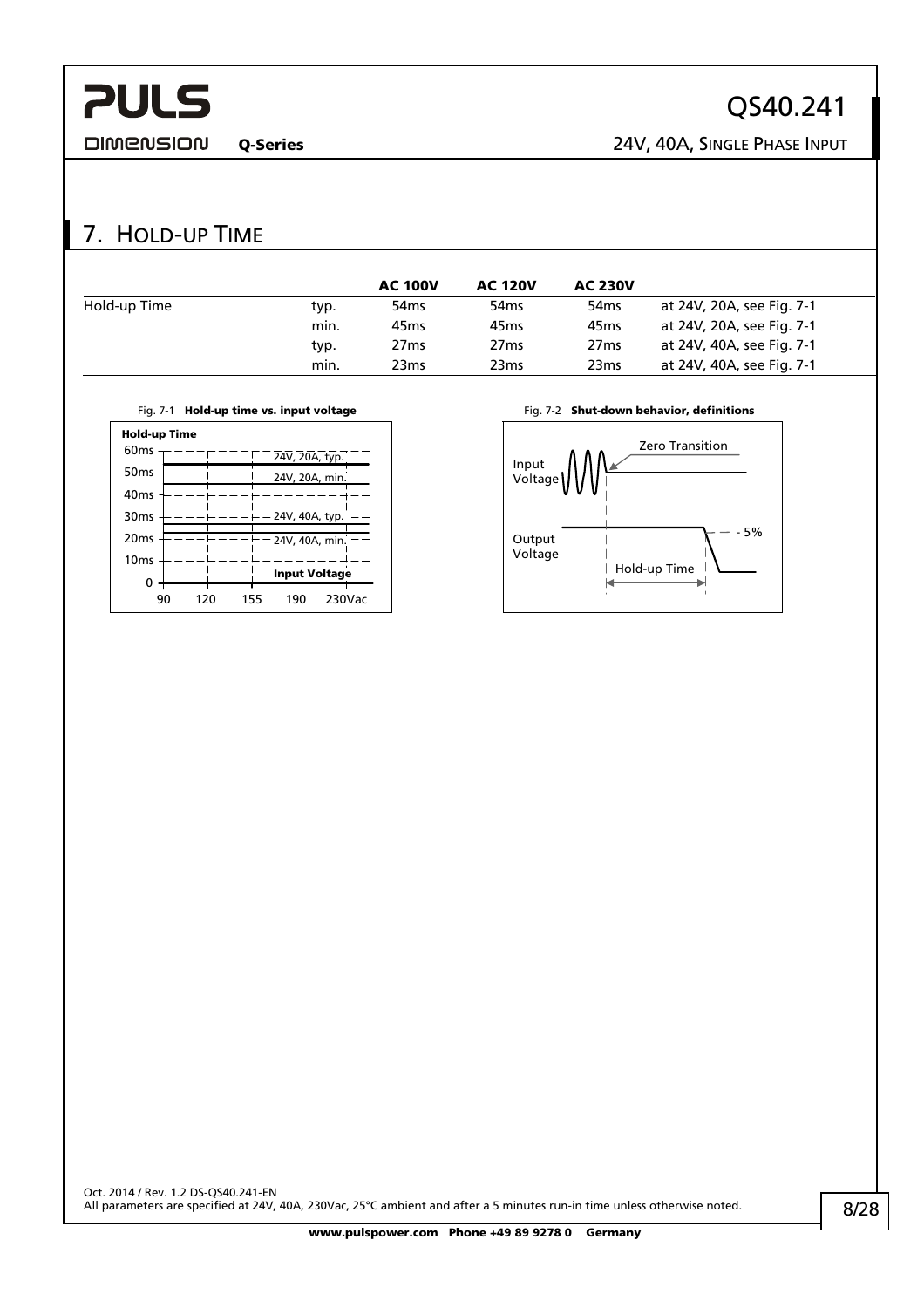<span id="page-8-0"></span>**DIMENSION** 

# <span id="page-8-1"></span>8. DC-OK RELAY CONTACT

This feature monitors the output voltage, which is produced by the power supply itself. It is independent of a back-fed voltage from a unit connected in parallel to the power supply output.

| Contact closes    | As soon as the output voltage reaches 90% of the adjusted output voltage.                                                                                                              |                                                                    |  |  |  |  |  |  |
|-------------------|----------------------------------------------------------------------------------------------------------------------------------------------------------------------------------------|--------------------------------------------------------------------|--|--|--|--|--|--|
| Contact opens     | As soon as the output voltage dips more than 10% below the adjusted output voltage.<br>Short dips will be extended to a signal length of 250ms. Dips shorter than 1ms will be ignored. |                                                                    |  |  |  |  |  |  |
| Contact re-closes |                                                                                                                                                                                        | As soon as the output voltage exceeds 90% of the adjusted voltage. |  |  |  |  |  |  |
| Contact ratings   | max                                                                                                                                                                                    | resistive load<br>60Vdc 0.3A, 30Vdc 1A, 30Vac 0.5A                 |  |  |  |  |  |  |
|                   | min. permissible load<br>1mA at 5Vdc<br>min                                                                                                                                            |                                                                    |  |  |  |  |  |  |
| Isolation voltage | See dielectric strength table in section 21.                                                                                                                                           |                                                                    |  |  |  |  |  |  |

#### Fig. 8-1 DC-ok relay contact behavior



## <span id="page-8-2"></span>9. SHUT-DOWN INPUT

This feature allows a switch-off of the output of the power supply with a signal switch or an external voltage. The shut-down occurs immediately while the turn-on is delayed up to 350ms. In a shut-down condition, the output voltage is <2V and the output power is <0.5W.

The voltage between different minus pole output terminals must be below 1V when units are connected in parallel. In a series operation of multiple power supplies only wiring option "A" with individual signal switches is allowed. Please note:

- Option C requires a current sink capability of the voltage source. Do not use a blocking diode.
- The shut-down function has no safety feature included.

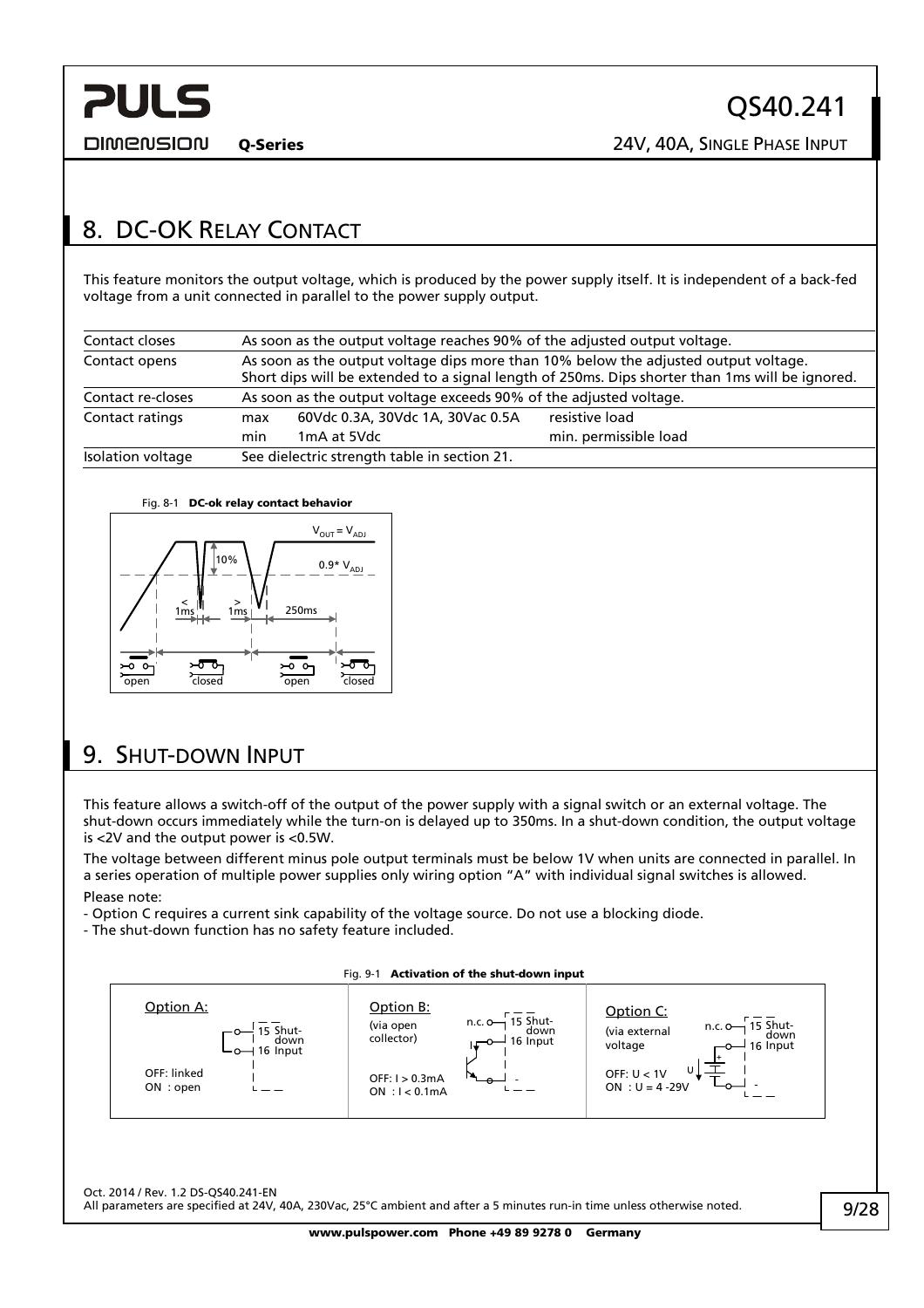<span id="page-9-0"></span>**DIMENSION** 

# <span id="page-9-1"></span>10. REMOTE CONTROL OF OUTPUT VOLTAGE

The shut-down input can also be used to remotely adjust the output voltage between typically 22Vdc and 28Vdc. All other functions of shut-down input remain the same.

The control voltage is referenced to the main ground (negative output voltage)









#### Instructions:

- 1. Set the unit into "Single Use" mode
- 2. Set the output voltage adjustment (24-28V) to the maximum desired voltage.
- 3. Apply a control voltage to reduce the output voltage

## 11. INTERNAL DATA LOGGING

A protected microcontroller inside the power supply acquires and stores operating data during the life of the unit. The data can be downloaded with a small tool and special software by the PULS service and repair personnel, even when the unit is defect. The data allows for better troubleshooting. Analysis of what happened before a failure can be determined much more accurately.

#### Acquired data:

- Family name of unit (QS40), revision of firmware
- Operational hours
- Expired portion of lifetime (combination of temperature and period of time)
- Maximum ambient temperatures with timestamp (max. 47 values)
- Maximal input voltages with timestamp (max. 47 values) and type of input voltage (AC or DC)
- Failure report (various internal errors)
- Number and timestamp of input overvoltage transients
- Number and timestamp of over-temperature shut-downs
- Number of turn-on sequences

The data will be acquired with a fixed sampling rate unless the peak detectors do trigger due to an abnormal condition. In such cases, the abnormal condition will be captured. Furthermore, data will be acquired every time shortly before the unit switches off.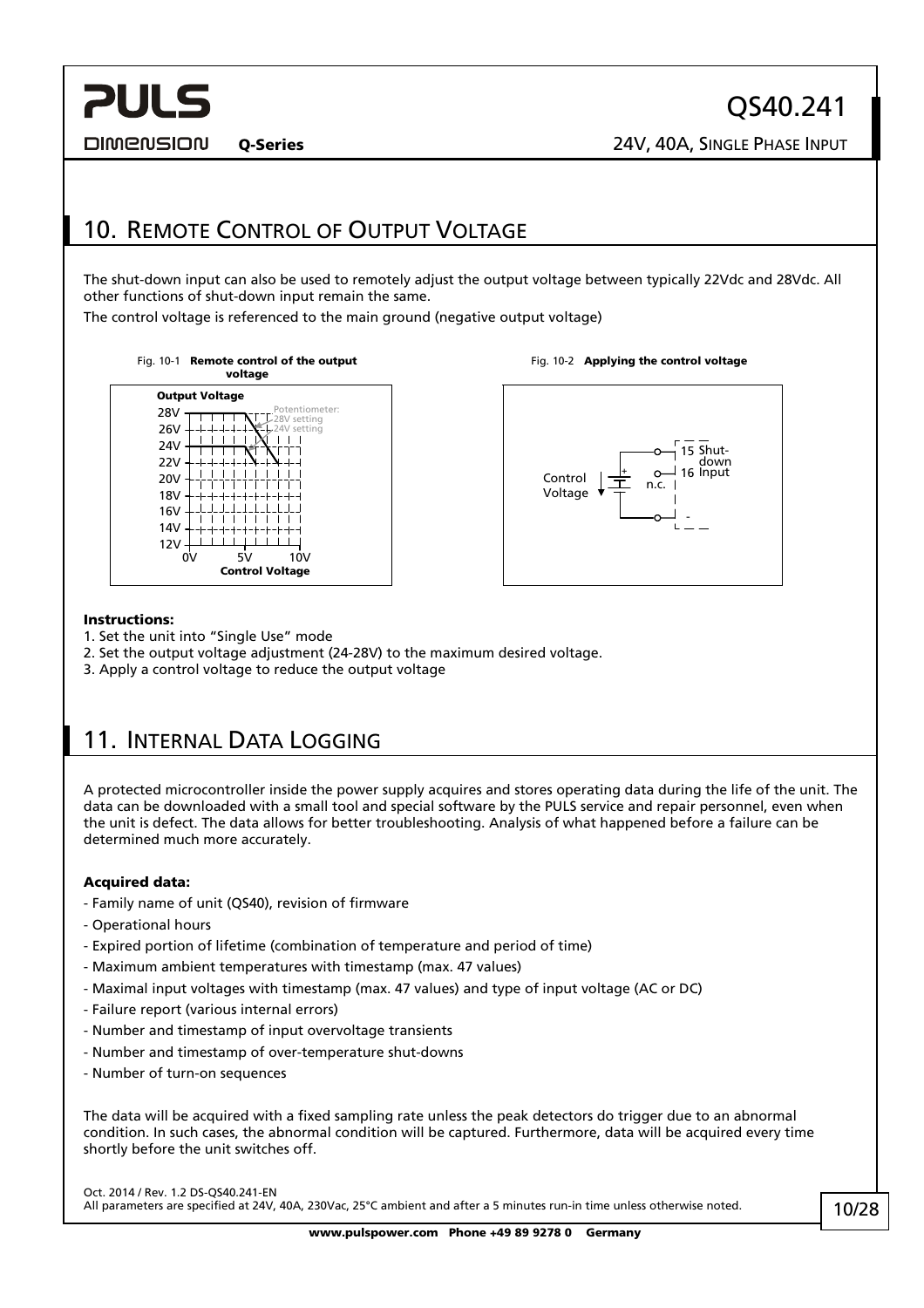<span id="page-10-0"></span>**DIMENSION** 

QS40.241

Q-Series 24V, 40A, SINGLE PHASE INPUT

# 12. EFFICIENCY AND POWER LOSSES

|                      |      | <b>AC 100V</b> | <b>AC 120V</b> | <b>AC 230V</b> |                                                   |
|----------------------|------|----------------|----------------|----------------|---------------------------------------------------|
| Efficiency           | typ. | 93.2%          | 93.6%          | 94.6%          | at 24V, 40A                                       |
| Average efficiency*) | typ. | 92.7%          | 93.0%          | 93.9%          | 25% at 10A, 25% at 20A, 25%<br>at 30A, 25% at 40A |
| Power losses         | typ. | 3.6W           | 3.5W           | 3.3W           | with activated shut-down                          |
|                      | typ. | 13.9W          | 13.1W          | 13.2W          | at 24V, 0A (no load)                              |
|                      | typ. | 36.1W          | 34.5W          | 30.6W          | at 24V, 20A (half load)                           |
|                      | typ. | 70.0W          | 65.6W          | 54.8W          | at 24V, 40A (full load)                           |

\*) The average efficiency is an assumption for a typical application where the power supply is loaded with 25% of the nominal load for 25% of the time, 50% of the nominal load for another 25% of the time, 75% of the nominal load for another 25% of the time and with 100% of the nominal load for the rest of the time.







#### Fig. 12-2 Losses vs. output current at 24V,



Fig. 12-4 Losses vs. input voltage at 24V, 40A,

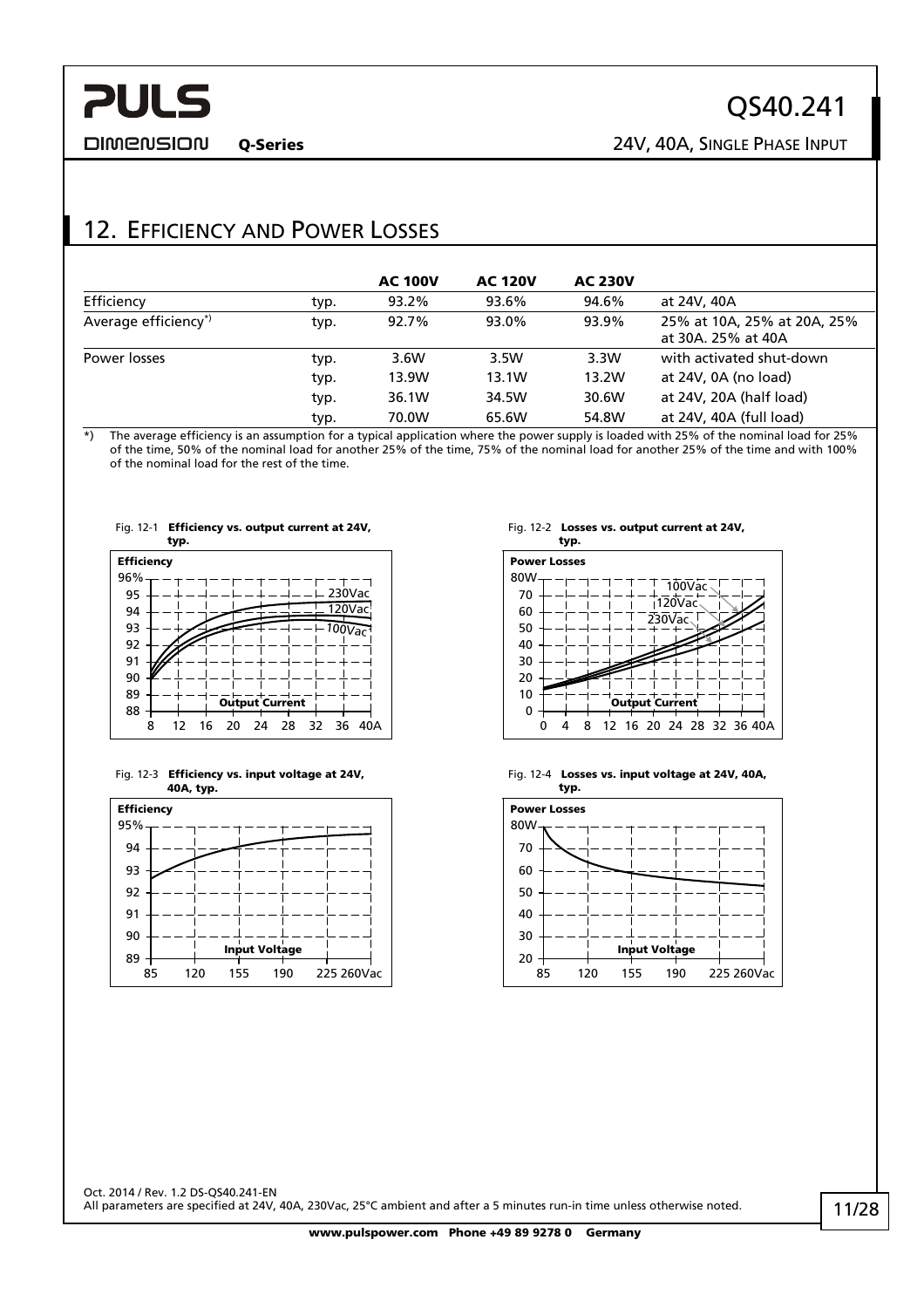Q-Series 24V, 40A, SINGLE PHASE INPUT

# <span id="page-11-0"></span>13. LIFETIME EXPECTANCY AND MTBF

|                                               | <b>AC 100V</b> | <b>AC 120V</b> | <b>AC 230V</b> |                                             |
|-----------------------------------------------|----------------|----------------|----------------|---------------------------------------------|
| Calculated lifetime expectancy <sup>*</sup>   | $288000h^*$    | $291000h^{*}$  | $317000h^*$    | at 24V, 20A and 25°C                        |
|                                               | 102 000h       | 103 000h       | 112 000h       | at 24V, 20A and 40°C                        |
|                                               | 163 000h*)     | $181000h^*$    | $238000h^*$    | at 24V, 40A and 25 $\degree$ C              |
|                                               | 57 000h        | 64 000h        | 84 000h        | at 24V, 40A and 40 $^{\circ}$ C             |
| SN 29500, IEC 61709<br>$MTBF^{**}$            | 491 000h       | 481 000h       | 537 000h       | at 24V, 40A and 25°C                        |
|                                               | 274 000h       | 269 000h       | 300 000h       | at 24V, 40A and 40°C                        |
| $MTBF^{**}$<br>MIL HDRK 217F<br>Ground Benign | 170 000h       | 171 000h       | 183 000h       | at 24V, 40A and 25°C;<br>Ground Benign GB25 |
|                                               | 126 000h       | 127 000h       | 137 000h       | at 24V, 40A and 40°C:<br>Ground Benign GB40 |
| MIL HDBK 217F<br>$MTBF^{(*)}$<br>Ground Fixed | 36 000h        | 36 000h        | 39 000h        | at 24V, 40A and 25°C;<br>Ground Fixed GF25  |
|                                               | 27 000h        | 27 000h        | 30 000h        | at 24V, 40A and 40°C;<br>Ground Fixed GF40  |

\*) The calculated lifetime expectancy shown in the table indicates the minimum operating hours (service life) and is determined by the lifetime expectancy of the built-in electrolytic capacitors. Lifetime expectancy is specified in operational hours and is calculated according to the capacitor's manufacturer specification. The manufacturer of the electrolytic capacitors only guarantees a maximum life of up to 15 years (131 400h). Any number exceeding this value is a calculated theoretical lifetime which can be used to compare devices.

\*\*) MTBF stands for Mean Time Between Failure, which is calculated according to statistical device failures, and indicates reliability of a device. It is the statistical representation of the likelihood of a unit to fail and does not necessarily represent the life of a product. The MTBF figure is a statistical representation of the likelihood of a device to fail. A MTBF figure of e.g. 1 000 000h means that statistically one unit will fail every 100 hours if 10 000 units are installed in the field. However, it can not be determined if the failed unit has been running for 50 000h or only for 100h.

## 14. FUNCTIONAL DIAGRAM

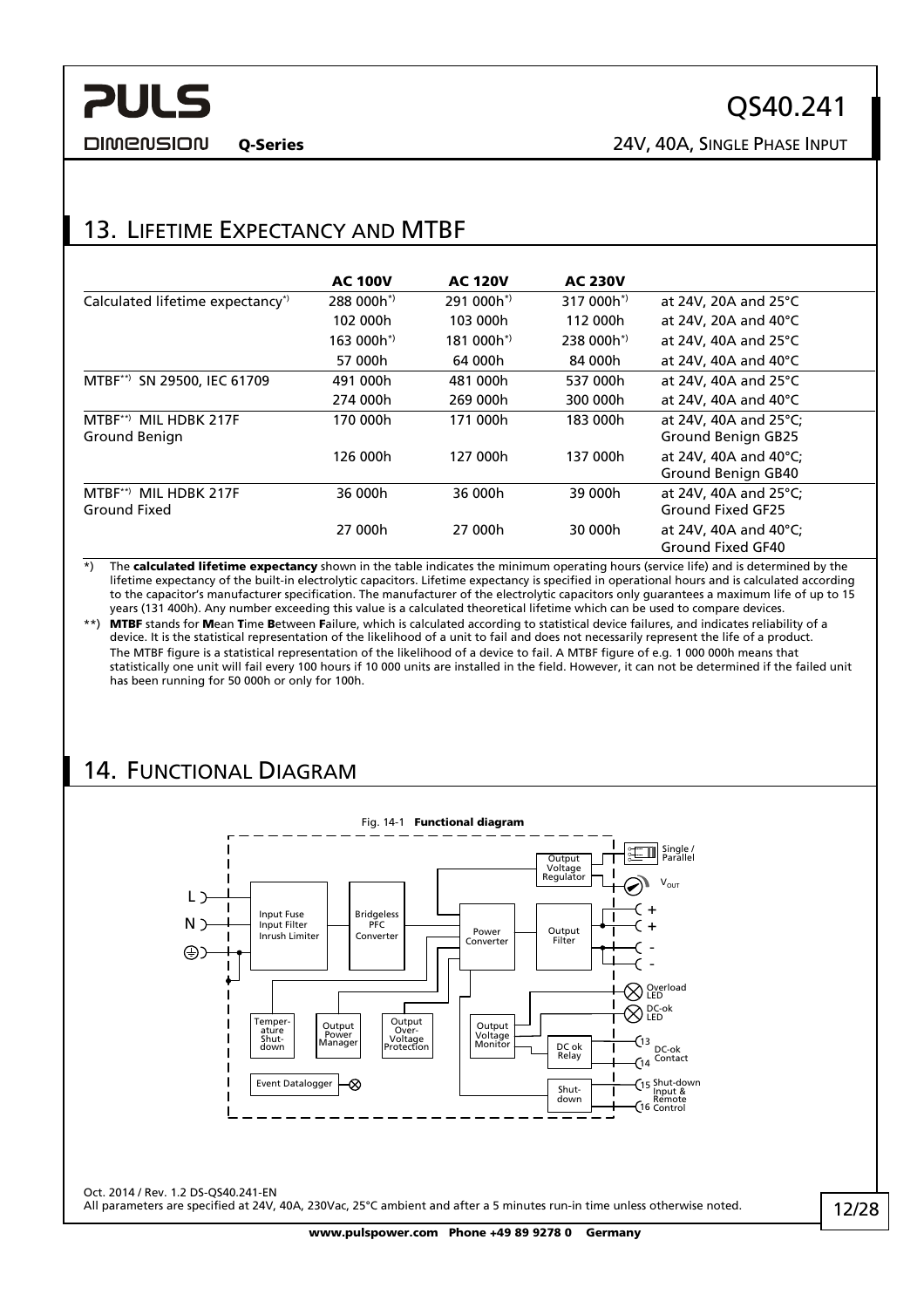Q-Series 24V, 40A, SINGLE PHASE INPUT

## <span id="page-12-0"></span>15. TERMINALS AND WIRING

The terminals are IP20 Finger safe constructed and suitable for field and factory wiring.

|                               | Input                                | Output                                     | <b>DC-OK, Shut-down</b>                   |
|-------------------------------|--------------------------------------|--------------------------------------------|-------------------------------------------|
| Type                          | screw termination                    | screw termination                          | spring-clamp termination                  |
| Solid wire                    | $0.5 - 6$ mm <sup>2</sup>            | $0.5 - 16$ mm <sup>2</sup>                 | $0.15 - 1.5$ mm <sup>2</sup>              |
| Stranded wire                 | $0.5 - 4$ mm <sup>2</sup>            | $0.5 - 10$ mm <sup>2</sup>                 | $0.15 - 1.5$ mm <sup>2</sup>              |
| <b>American Wire Gauge</b>    | AWG 20-10                            | AWG 22-8                                   | AWG 26-14                                 |
| Max. wire diameter            | 2.8mm<br>(including ferrules)        | 5.2mm<br>(including ferrules)              | 1.5 <sub>mm</sub><br>(including ferrules) |
| Wire stripping length         | 7mm / 0.28inch                       | $12mm/0.$ 5inch                            | 7mm / 0.28inch                            |
| Screwdriver                   | 3.5mm slotted or cross-<br>head No 2 | 3.5mm or 5mm slotted<br>or cross-head No 2 | 3mm slotted<br>(to open the spring)       |
| Recommended tightening torque | 1Nm, 9lb.in                          | 2.3Nm, 20.5lb.in                           | Not applicable                            |

#### Instructions:

a) Use appropriate copper cables that are designed for minimum operating temperatures of:

- 60°C for ambient up to 45°C and
- 75°C for ambient up to 60°C minimum
- 90°C for ambient up to 70°C minimum.
- b) Follow national installation codes and installation regulations!
- c) Ensure that all strands of a stranded wire enter the terminal connection!
- d) Do not use the unit without PE connection.
- e) Unused terminal compartments should be securely tightened.
- f) Ferrules are allowed.

#### Daisy chaining:

Daisy chaining (jumping from one power supply output to the next) is allowed as long as the average output current through one terminal pin does not exceed 54A. If the current is higher, use a separate distribution terminal block as shown in [Fig. 15-2.](#page-12-1)



<span id="page-12-1"></span>

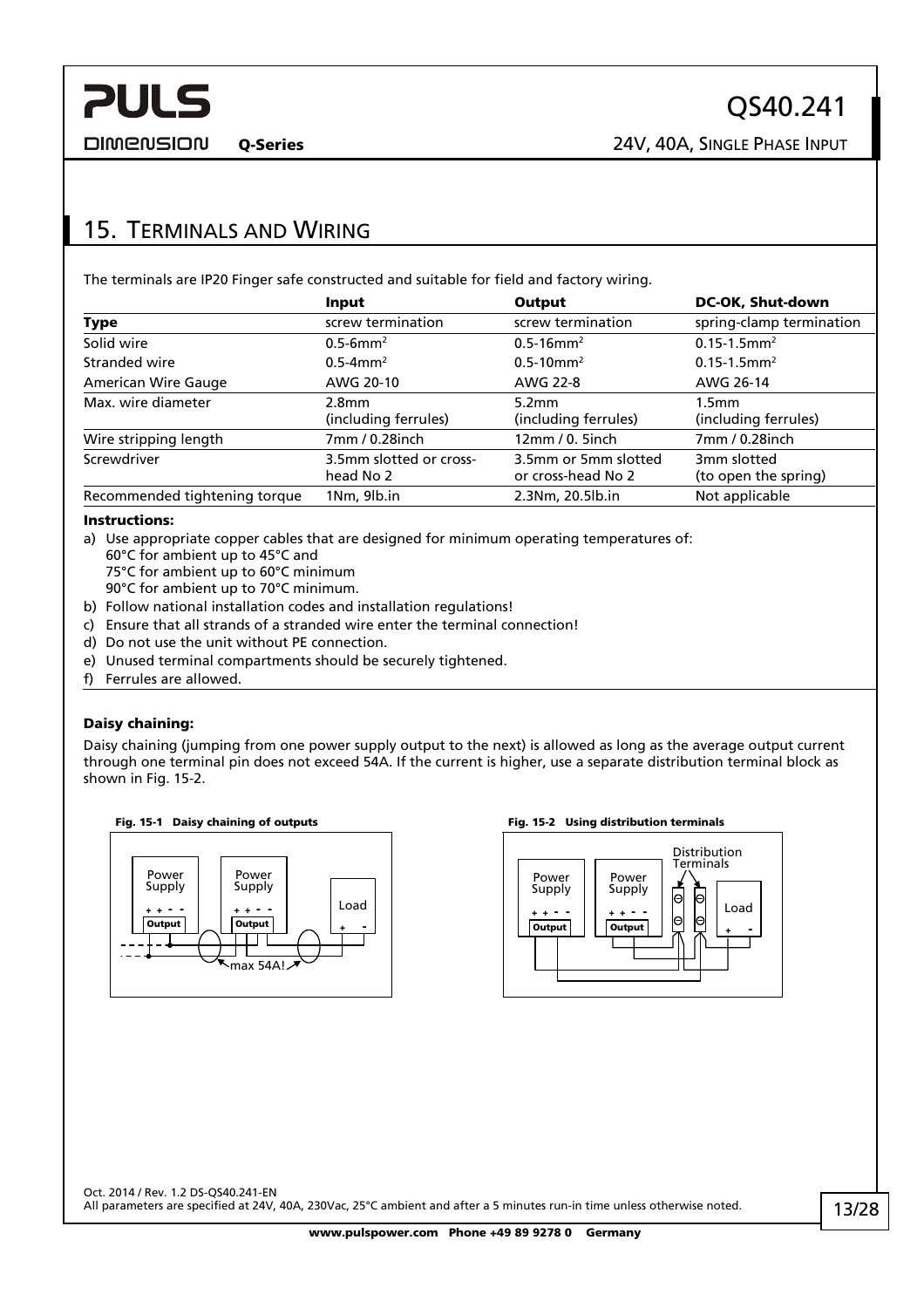<span id="page-13-0"></span>**DIMENSION** 

QS40.241 Q-Series 24V, 40A, SINGLE PHASE INPUT

## 16. FRONT SIDE AND USER ELEMENTS



#### **Input Terminals (Screw terminals)** N, L Line input

- ...PE (Protective Earth) input
- **B** Output Terminals (Screw terminals, two pins per pole)
	- + Positive output
		- Negative (return) output

#### C "Parallel Use" "Single Use" Selector

Set jumper to "Parallel Use" when power supplies are connected in parallel to increase the output power. In order to achieve a sharing of the load current between the individual power supplies, the "parallel use" regulates the output voltage in such a manner that the voltage at no load is approx. 4% higher than at nominal load. See also chapter [25.6.](#page-24-1) A missing jumper is equal to a "Single Use" mode.

#### D Output Voltage Potentiometer Multi turn potentiometer;

Open the flap to set the output voltage.

Factory set: 24.1V at full output current, "Single Use" mode. **E** DC-OK LED (green)

On, when the voltage on the output terminals is >90% of the adjusted output voltage

#### **F** Overload LED (red)

- On, when the voltage on the output terminals is <90% of the adjusted output voltage, or in case of a short circuit in the output.

- Flashing, when the shut-down has been activated or the unit has switched off due to over-temperature. - Input voltage is required

### G DC-OK Relay Contact

The DC-OK relay contact is synchronized with the DC-OK LED. See chapter [8](#page-8-1) for details.

#### H Shut-down and Remote Control Input

Allows the power supply to be shut down. Can be activated with a switch contact or an external voltage. The remote control input allows adjusting the output voltage between 22V and 28V. See chapter [9](#page-8-2) and [10](#page-9-1) for details.

#### Indicators, LEDs

|                                    | <b>Overload LED</b> | <b>DC-OK LED</b> | <b>DC-OK Contact</b> |
|------------------------------------|---------------------|------------------|----------------------|
| Normal mode                        | OFF                 | ΟN               | Closed               |
| During BonusPower <sup>®</sup>     | <b>OFF</b>          | ΟN               | Closed               |
| Overload (Hiccup mode)             | flashing            | <b>OFF</b>       | Open                 |
| Output short circuit               | flashing            | <b>OFF</b>       | Open                 |
| Temperature Shut-down              | flashing            | <b>OFF</b>       | Open                 |
| Active Shut-down input<br>flashing |                     | <b>OFF</b>       | Open                 |
| No input power                     | OFF                 | <b>OFF</b>       | Open                 |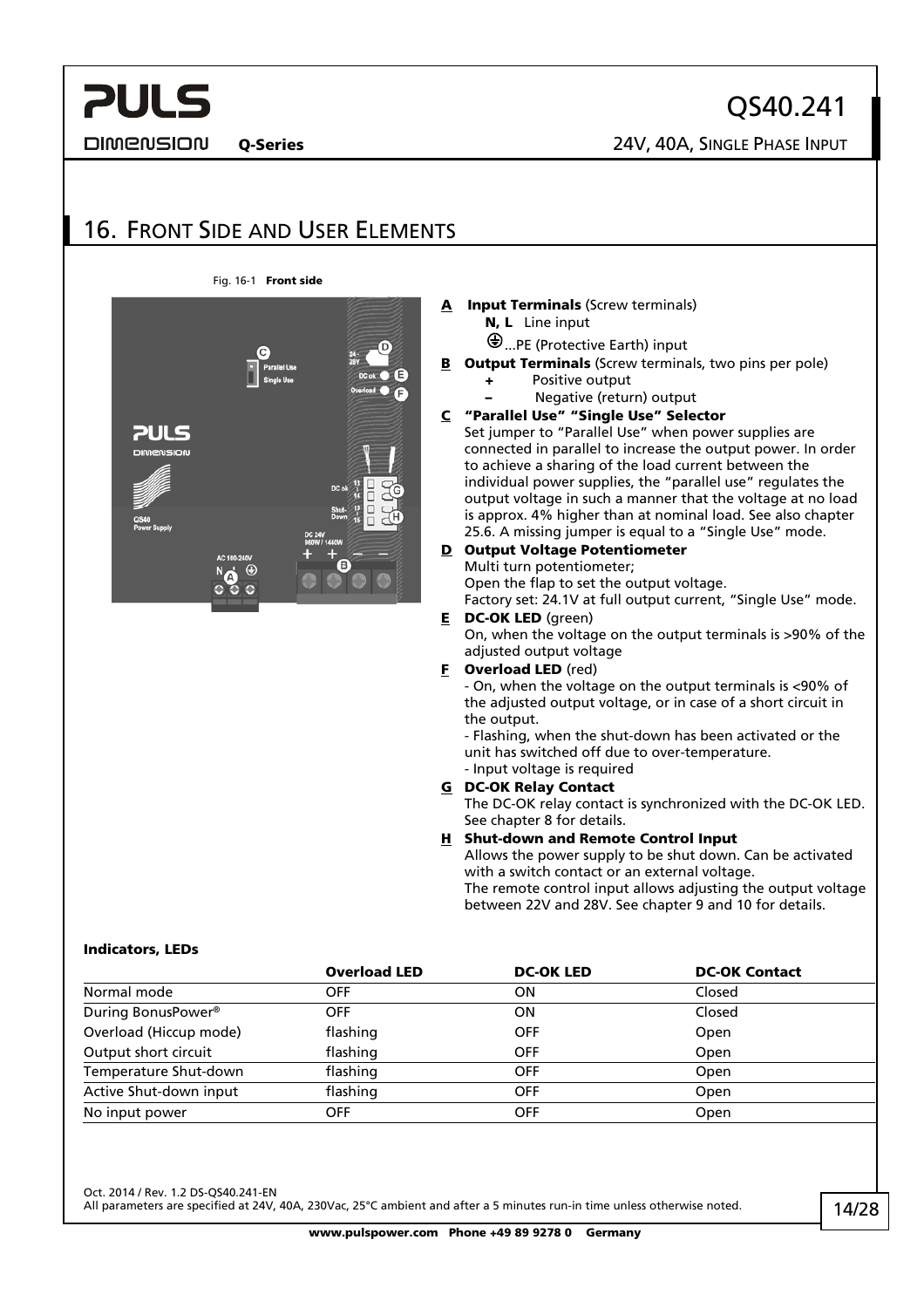## <span id="page-14-0"></span>17. EMC

The power supply is suitable for applications in industrial environment as well as in residential, commercial and light industry environment without any restrictions. A detailed EMC report is available on request.

| <b>EMC Immunity</b>            | According generic standards: EN 61000-6-1 and EN 61000-6-2 |                                                          |                                     |                            |  |  |
|--------------------------------|------------------------------------------------------------|----------------------------------------------------------|-------------------------------------|----------------------------|--|--|
| Electrostatic discharge        | EN 61000-4-2                                               | contact discharge<br>air discharge                       | 8kV<br>15kV                         | Criterion A<br>Criterion A |  |  |
| Electromagnetic RF field       | EN 61000-4-3                                               | 80MHz-2.7GHz                                             | 20V/m                               | Criterion A                |  |  |
| <b>Fast transients (Burst)</b> | EN 61000-4-4                                               | input lines                                              | 4kV                                 | Criterion A                |  |  |
|                                |                                                            | output lines                                             | 2kV                                 | <b>Criterion A</b>         |  |  |
|                                |                                                            | signal lines (coupling clamp)                            | 2kV                                 | Criterion A                |  |  |
| Surge voltage on input         | EN 61000-4-5                                               | $L \rightarrow N$                                        | 2kV                                 | Criterion A                |  |  |
|                                |                                                            | $L \rightarrow PE, N \rightarrow PE$                     | 4kV                                 | Criterion A                |  |  |
| Surge voltage on output        | EN 61000-4-5                                               | $+ \rightarrow -$                                        | 1kV                                 | Criterion A                |  |  |
|                                |                                                            | $+/- \rightarrow PE$                                     | 1kV                                 | Criterion A                |  |  |
| Surge voltage on signal lines  | EN 61000-4-5                                               | DC-OK signal $\rightarrow$ PE                            | 1kV                                 | Criterion A                |  |  |
|                                | Shut-down input $\rightarrow$ PE<br>EN 61000-4-5           |                                                          | not relevant due to wire length **) |                            |  |  |
| Conducted disturbance          | EN 61000-4-6                                               | 0.15-80MHz                                               | <b>20V</b>                          | Criterion A                |  |  |
| Mains voltage dips             | EN 61000-4-11                                              | 0% of 100Vac                                             | 0Vac, 20ms                          | <b>Criterion A</b>         |  |  |
|                                |                                                            | 40% of 100Vac                                            | 40Vac, 200ms                        | Criterion C                |  |  |
|                                |                                                            | 70% of 100Vac                                            | 70Vac, 500ms                        | Criterion A                |  |  |
|                                |                                                            | 0% of 200Vac                                             | 0Vac, 20ms                          | Criterion A                |  |  |
|                                |                                                            | 40% of 200Vac                                            | 80Vac, 200ms                        | Criterion A                |  |  |
|                                |                                                            | 70% of 200Vac                                            | 140Vac, 500ms                       | Criterion A                |  |  |
| Voltage interruptions          | EN 61000-4-11                                              | 0% of 200Vac (=0V)                                       | 5000ms                              | Criterion C                |  |  |
| Voltage sags                   | <b>SEMI F47 0706</b>                                       | dips on the input voltage according to SEMI F47 standard |                                     |                            |  |  |
|                                |                                                            | 80% of 120Vac (96Vac)                                    | 1000 <sub>ms</sub>                  | <b>Criterion A</b>         |  |  |
|                                |                                                            | 70% of 120Vac (84Vac)                                    | 500 <sub>ms</sub>                   | <b>Criterion A</b>         |  |  |
|                                |                                                            | 50% of 120Vac (60Vac)                                    | 200 <sub>ms</sub>                   | Criterion A                |  |  |
| Powerful transients            | <b>VDE 0160</b>                                            | over entire load range                                   | 750V, 1.3ms                         | Criterion $B^*$            |  |  |

\*) Criterion A is fulfilled for output current up to 30A.

\*\*) Do not use longer wires than 30m for the shut-down input or use an additional protection.

#### Criterions:

A: Power supply shows normal operation behavior within the defined limits.

B: Output voltage will dip from 24V to 21V for 5ms

C: Temporary loss of function is possible. Power supply may shut-down and restarts by itself. No damage or hazards for the power supply will occur.

| <b>EMC Emission</b>                | According generic standards: EN 61000-6-3 and EN 61000-6-4        |                                                                                 |  |  |  |
|------------------------------------|-------------------------------------------------------------------|---------------------------------------------------------------------------------|--|--|--|
| Conducted emission<br>input lines  | EN 55011, EN 55022, FCC Part 15, CISPR 11,<br>CISPR <sub>22</sub> | Class B                                                                         |  |  |  |
| Conducted emission<br>output lines | IEC/CISPR 16-1-2, IEC/CISPR 16-2-1                                | 10dB higher than average limits for DC<br>power port according EN 61000-6-3***) |  |  |  |
| Radiated emission                  | EN 55011, EN 55022                                                | Class B                                                                         |  |  |  |
| Harmonic input current             | EN 61000-3-2                                                      | fulfilled for class A equipment                                                 |  |  |  |
| Voltage fluctuations, flicker      | EN 61000-3-3                                                      | fulfilled**)                                                                    |  |  |  |

This device complies with FCC Part 15 rules.

Operation is subjected to following two conditions: (1) this device may not cause harmful interference, and (2) this device must accept any interference received, including interference that may cause undesired operation.

\*\*) Tested with constant current loads, non pulsing

\*\*\*) Restrictions apply for applications in residential, commercial and light-industrial environments, where local DC power networks according to EN 61000-6-3 are involved. No restrictions for all kinds of industrial applications.

#### Oct. 2014 / Rev. 1.2 DS-QS40.241-EN

All parameters are specified at 24V, 40A, 230Vac, 25°C ambient and after a 5 minutes run-in time unless otherwise noted.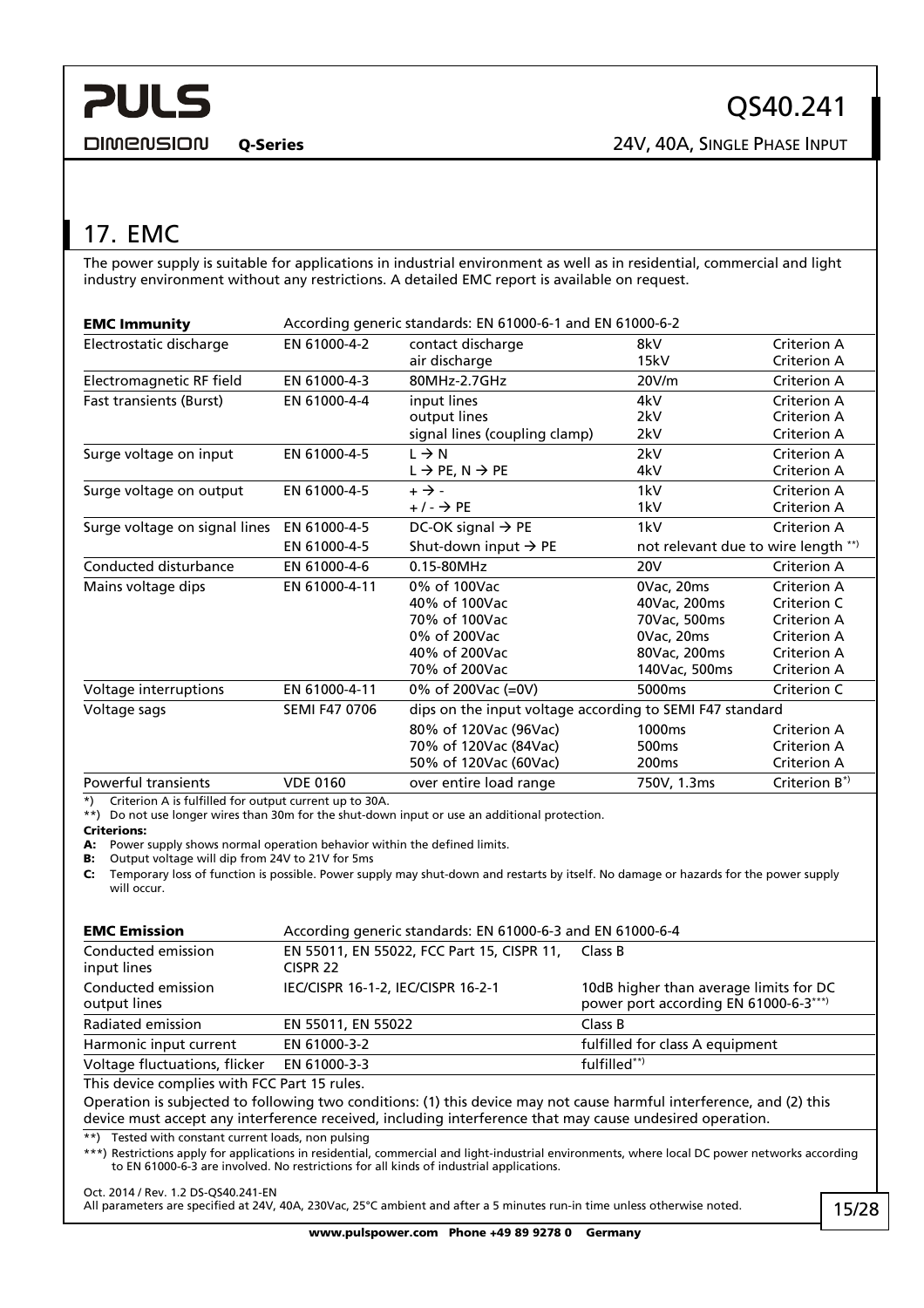<span id="page-15-1"></span>**PULS DIMENSION** 

Q-Series 24V, 40A, SINGLE PHASE INPUT

| <b>Switching Frequencies</b> | The power supply has four converters with four different switching frequencies included.<br>One is nearly constant. The others are input voltage and load dependent. |                                                   |  |  |
|------------------------------|----------------------------------------------------------------------------------------------------------------------------------------------------------------------|---------------------------------------------------|--|--|
| Switching frequency 1        | 105kHz                                                                                                                                                               | Resonant converter, nearly constant               |  |  |
| Switching frequency 2        | 1kHz to 150kHz                                                                                                                                                       | Boost converter, input voltage and load dependent |  |  |
| Switching frequency 3        | 1kHz to 100kHz                                                                                                                                                       | PFC converter, input voltage and load dependent   |  |  |
| Switching frequency 4        | 25kHz to 45kHz                                                                                                                                                       | Aux. converter, input voltage and load dependent  |  |  |

## <span id="page-15-0"></span>18. ENVIRONMENT

| Operational temperature <sup>*</sup> | -25°C to +70°C (-13°F to 158°F)                                                                                     | reduce output power according Fig. 18-1                      |  |  |
|--------------------------------------|---------------------------------------------------------------------------------------------------------------------|--------------------------------------------------------------|--|--|
| Storage temperature                  | $-40$ to $+85^{\circ}$ C (-40°F to 185°F)                                                                           | for storage and transportation                               |  |  |
| Output de-rating                     | $24W$ /°C                                                                                                           | 60-70°C (140°F to 158°F)                                     |  |  |
| Humidity**)                          | 5 to 95% r.H.                                                                                                       | IEC 60068-2-30                                               |  |  |
| Vibration sinusoidal                 | 2-17.8Hz: ±1.6mm; 17.8-500Hz: 1g ***)<br>2 hours / axis                                                             | IEC 60068-2-6                                                |  |  |
| Shock                                | 15g 6ms, 10g 11ms ***)<br>3 bumps / direction, 18 bumps in total                                                    | IEC 60068-2-27                                               |  |  |
| Altitude                             | 0 to 2000m (0 to 6 560ft)                                                                                           | without any restrictions                                     |  |  |
|                                      | 2000 to 6000m (6 560 to 20 000ft)                                                                                   | reduce output power or ambient temperature,<br>see Fig. 18-2 |  |  |
|                                      |                                                                                                                     | IEC 62103, EN 50178, overvoltage category II                 |  |  |
| Altitude de-rating                   | 60W/1000m or 5°C/1000m                                                                                              | > 2000m (6500ft), see Fig. 18-2                              |  |  |
| Over-voltage category                | Ш                                                                                                                   | IEC 62103, EN 50178, altitudes up to 2000m                   |  |  |
|                                      | Ш                                                                                                                   | altitudes from 2000m to 6000m                                |  |  |
| Degree of pollution                  | $\mathcal{P}$                                                                                                       | IEC 62103, EN 50178, not conductive                          |  |  |
| <b>LABS</b> compatibility            | The unit does not release any silicone or other LABS-critical substances and is suitable for<br>use in paint shops. |                                                              |  |  |

\*) Operational temperature is the same as the ambient or surrounding temperature and is defined as the air temperature 2cm below the unit.

\*\*) Do not energize while condensation is present.

<span id="page-15-2"></span>\*\*\*) Higher levels allowed when using the wall mounting bracket ZM2.WALL



| Fig. 18-2 Output current vs. altitude          |                                                         |      |                 |       |  |  |  |  |
|------------------------------------------------|---------------------------------------------------------|------|-----------------|-------|--|--|--|--|
| <b>Allowed Output</b><br><b>Current at 24V</b> |                                                         |      |                 |       |  |  |  |  |
| 60A                                            |                                                         |      |                 |       |  |  |  |  |
| 50                                             | for typ. 4s                                             |      |                 |       |  |  |  |  |
| 40                                             |                                                         |      |                 |       |  |  |  |  |
| 30                                             | continuous                                              |      |                 |       |  |  |  |  |
| 20                                             | A Tamb $< 60^{\circ}$ C                                 |      |                 |       |  |  |  |  |
| 10                                             | $B$ Tamb $< 50^{\circ}$ C<br>C Tamb $<$ 40 $^{\circ}$ C |      |                 |       |  |  |  |  |
| 0                                              |                                                         |      | <b>Altitude</b> |       |  |  |  |  |
|                                                | 2000                                                    | 4000 |                 | 6000m |  |  |  |  |

Oct. 2014 / Rev. 1.2 DS-QS40.241-EN All parameters are specified at 24V, 40A, 230Vac, 25°C ambient and after a 5 minutes run-in time unless otherwise noted.

16/28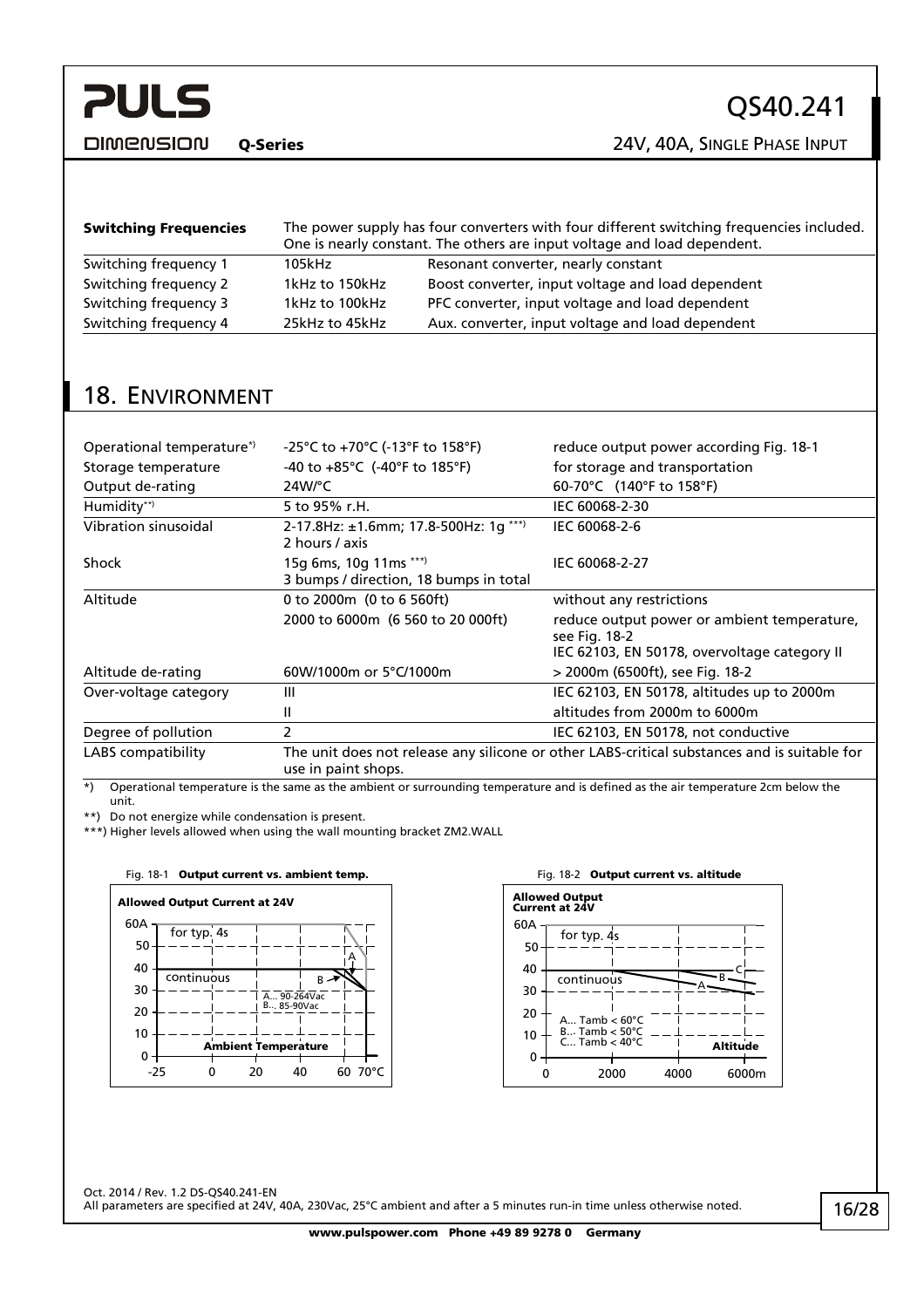<span id="page-16-0"></span>**DIMENSION** 

QS40.241

Q-Series 24V, 40A, SINGLE PHASE INPUT

## 19. PROTECTION FEATURES

| Output protection                                                 |                                   | Electronically protected against overload, no-load and short-circuits <sup>*</sup> )                                                                                  |  |  |  |
|-------------------------------------------------------------------|-----------------------------------|-----------------------------------------------------------------------------------------------------------------------------------------------------------------------|--|--|--|
| Output over-voltage protection                                    | typ. 30Vdc<br>max. 32Vdc          | In case of an internal power supply defect, a redundant<br>circuit limits the maximum output voltage. The output<br>shuts down and automatically attempts to restart. |  |  |  |
| Degree of protection                                              | IP 20                             | <b>EN/IEC 60529</b><br>Caution: For use in a controlled environment according<br>to CSA 22.2 No 107.1-01.                                                             |  |  |  |
| Penetration protection                                            | > 5mm                             | e.g. screws, small parts                                                                                                                                              |  |  |  |
| Over-temperature protection                                       | yes                               | Output shut-down with automatic restart                                                                                                                               |  |  |  |
| Input transient protection                                        | <b>MOV (Metal Oxide Varistor)</b> |                                                                                                                                                                       |  |  |  |
| Internal input fuse                                               | included                          | not user replaceable                                                                                                                                                  |  |  |  |
| In case of a protection event, audible noise may occur.<br>$^{*}$ |                                   |                                                                                                                                                                       |  |  |  |

## 20. SAFETY FEATURES

| Input / output separation*)     | <b>SELV</b>                     | <b>IEC/EN 60950-1</b>                               |  |  |
|---------------------------------|---------------------------------|-----------------------------------------------------|--|--|
|                                 | <b>PELV</b>                     | IEC/EN 60204-1, EN 50178, IEC 62103, IEC 60364-4-41 |  |  |
|                                 | double or reinforced insulation |                                                     |  |  |
| Class of protection             |                                 | PE (Protective Earth) connection required           |  |  |
| Isolation resistance            | > 5MOhm                         | input to output, 500Vdc                             |  |  |
| PE resistance                   | $< 0.1$ Ohm                     |                                                     |  |  |
| Touch current (leakage current) | typ. 0.39mA / 1.0mA             | 100Vac, 50Hz, TN-, TT-mains / IT-mains              |  |  |
|                                 | typ. 0.56mA / 1.43mA            | 120Vac, 60Hz, TN-, TT-mains / IT-mains              |  |  |
|                                 | typ. 0.90mA / 2.25mA            | 230Vac, 50Hz, TN-, TT-mains / IT-mains              |  |  |
|                                 | max. 0.50mA / 1.21mA            | 110Vac, 50Hz, TN-, TT-mains / IT-mains              |  |  |
|                                 | max. 0.71mA / 1.73mA            | 132Vac, 60Hz, TN-, TT-mains / IT-mains              |  |  |
|                                 | max. 1.18mA / 2.82mA            | 264Vac. 50Hz. TN-.TT-mains / IT-mains               |  |  |

\*) double or reinforced insulation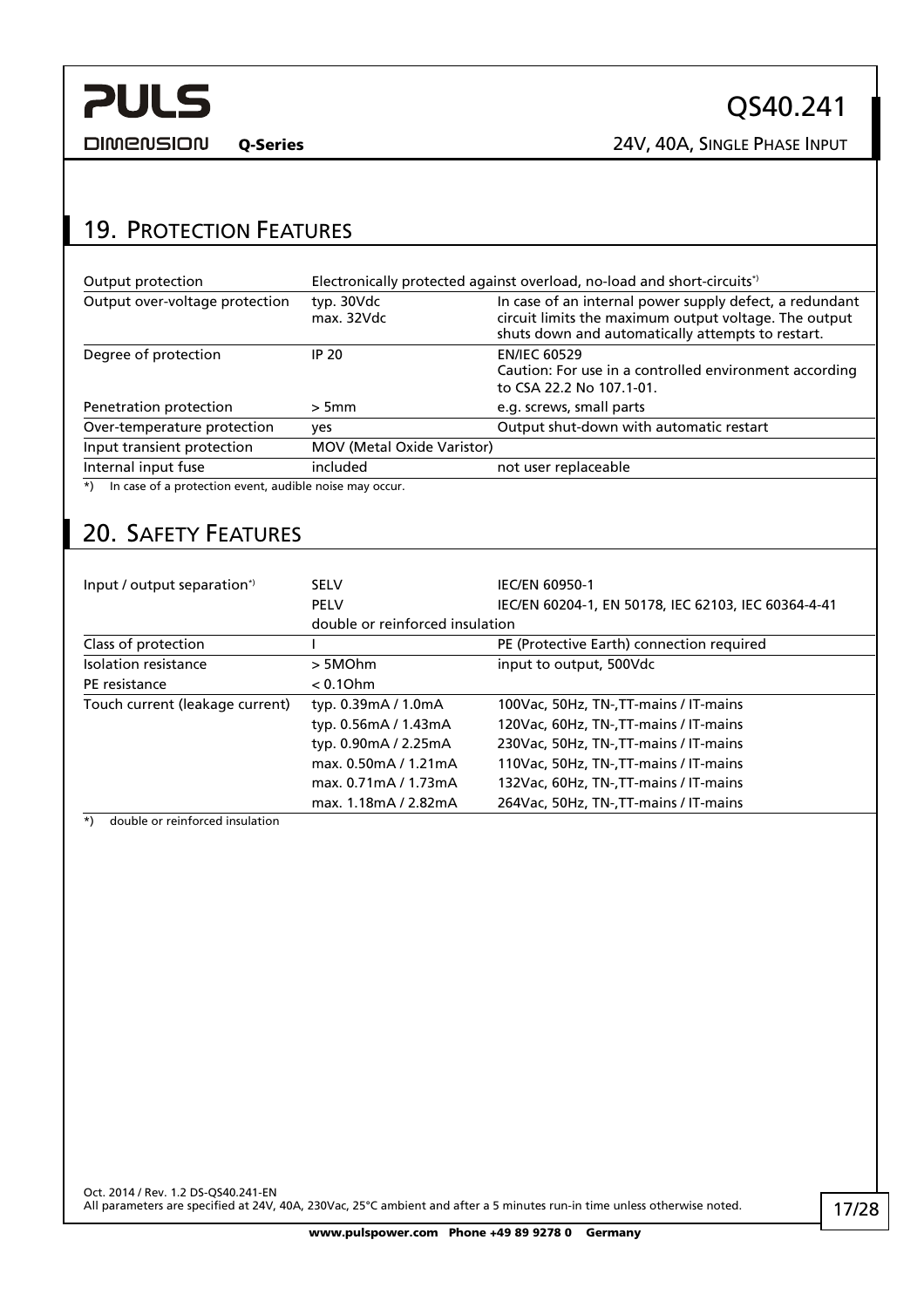## <span id="page-17-1"></span><span id="page-17-0"></span>21. DIELECTRIC STRENGTH

The output voltage is floating and has no ohmic connection to the ground. Type and factory tests are conducted by the manufacturer. Field tests may be conducted in the field using the appropriate test equipment which applies the voltage with a slow ramp (2s up and 2s down). Connect all input-terminals together as well as all output poles before conducting the test. When testing, set the cut-off current settings to the value in the table below.

Fig. 21-1 Dielectric strength



|                         |     | A       | в       | С      | D      |
|-------------------------|-----|---------|---------|--------|--------|
| Type test               | 60s | 2500Vac | 3000Vac | 500Vac | 500Vac |
| Factory test            | 5s  | 2500Vac | 2500Vac | 500Vac | 500Vac |
| Field test              | 5s  | 2000Vac | 2000Vac | 500Vac | 500Vac |
| Cut-off current setting |     | > 20mA  | >20mA   | > 40mA | >1mA   |

To fulfil the PELV requirements according to EN60204-1 § 6.4.1, we recommend that either the + pole, the – pole or any other part of the output circuit shall be connected to the protective earth system. This helps to avoid situations in which a load starts unexpectedly or can not be switched off when unnoticed earth faults occur.

B\*) When testing input to DC-OK ensure that the max. voltage between DC-OK and the output is not exceeded (column D). We recommend connecting DC-OK pins and the output pins together when performing the test.

# 22. APPROVALS

| <b>EC Declaration of Conformity</b>       | $\epsilon$                       | The CE mark indicates conformance with the<br>- EMC directive 2004/108/EC,<br>- Low-voltage directive (LVD) 2006/95/EC and<br>- RoHS directive 2011/65/EU.                          |
|-------------------------------------------|----------------------------------|-------------------------------------------------------------------------------------------------------------------------------------------------------------------------------------|
| IEC 60950-1 $2nd$ Edition                 | <b>IECEE</b><br><b>CB SCHEME</b> | CB Scheme,<br><b>Information Technology Equipment</b><br>Applicable for altitudes up to 2000m.                                                                                      |
| <b>UL 508</b>                             | US LISTED<br>IND CONT FO         | Listed for use as Industrial Control Equipment;<br>U.S.A. (UL 508) and Canada (C22.2 No. 107-1-01);<br>E-File: E198865                                                              |
| UL 60950-1, 2 <sup>nd</sup> Edition       |                                  | Recognized for use as Information Technology Equipment,<br>Level 5; U.S.A. (UL 60950-1) and Canada (C22.2 No. 60950-1);<br>E-File: E137006<br>Applicable for altitudes up to 2000m. |
| ANSI / ISA 12.12.01-2013<br>Class I Div 2 |                                  | Recognized for use in Hazardous Location Class I Div 2 T4<br>Groups A, B, C, D systems; U.S.A. (ANSI / ISA 12.12.01-2013) and<br>Canada (C22.2 No. 213-M1987)                       |
| EN 60079-0, EN 60079-15<br><b>ATEX</b>    | II 3G Ex nA nC II T4 Gc          | Approval for use in hazardous locations Zone 2 Category 3G.<br>Number of ATEX certificate: EPS 14 ATEX 1 638 X<br>The power supply must be built-in in an IP54 enclosure.           |
| IEC 60079-0, IEC 60079-15                 |                                  | Suitable for use in Class 1 Zone 2 Groups IIa, IIb and IIc<br>locations. Number of IECEx certificate: IECEx EPS 14.0007X                                                            |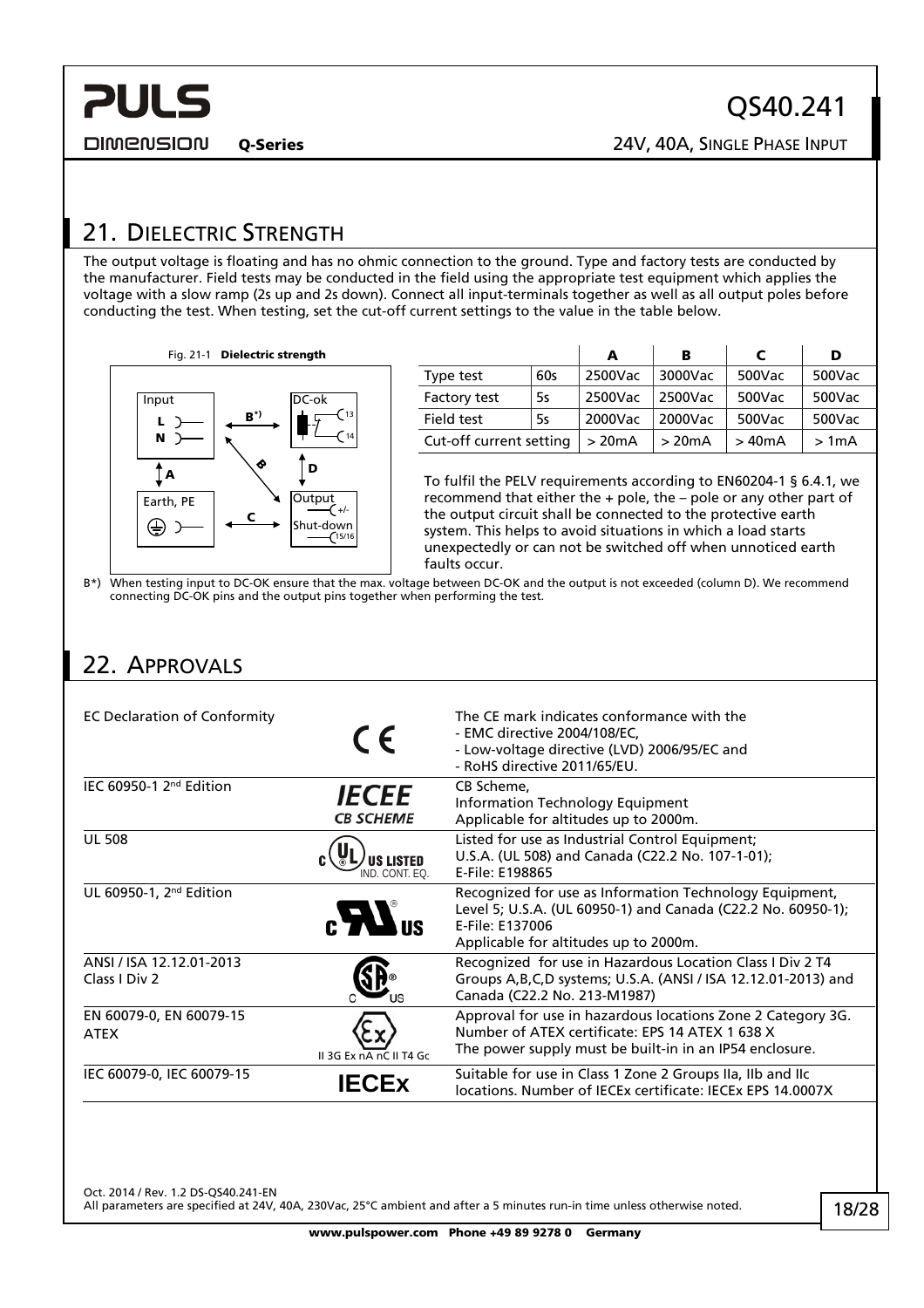<span id="page-18-0"></span>**DIMENSION** 

QS40.241 Q-Series 24V, 40A, SINGLE PHASE INPUT

23. PHYSICAL DIMENSIONS AND WEIGHT

| Weight                         | 1900g / 4.2lb                                                                                                                                                                                            |
|--------------------------------|----------------------------------------------------------------------------------------------------------------------------------------------------------------------------------------------------------|
| DIN-Rail                       | Use 35mm DIN-rails according to EN 60715 or EN 50022 with a height of 7.5 or 15mm.<br>The DIN-rail height must be added to the unit depth (127mm) to calculate the total required<br>installation depth. |
| <b>Installation Clearances</b> | See chapter 2                                                                                                                                                                                            |



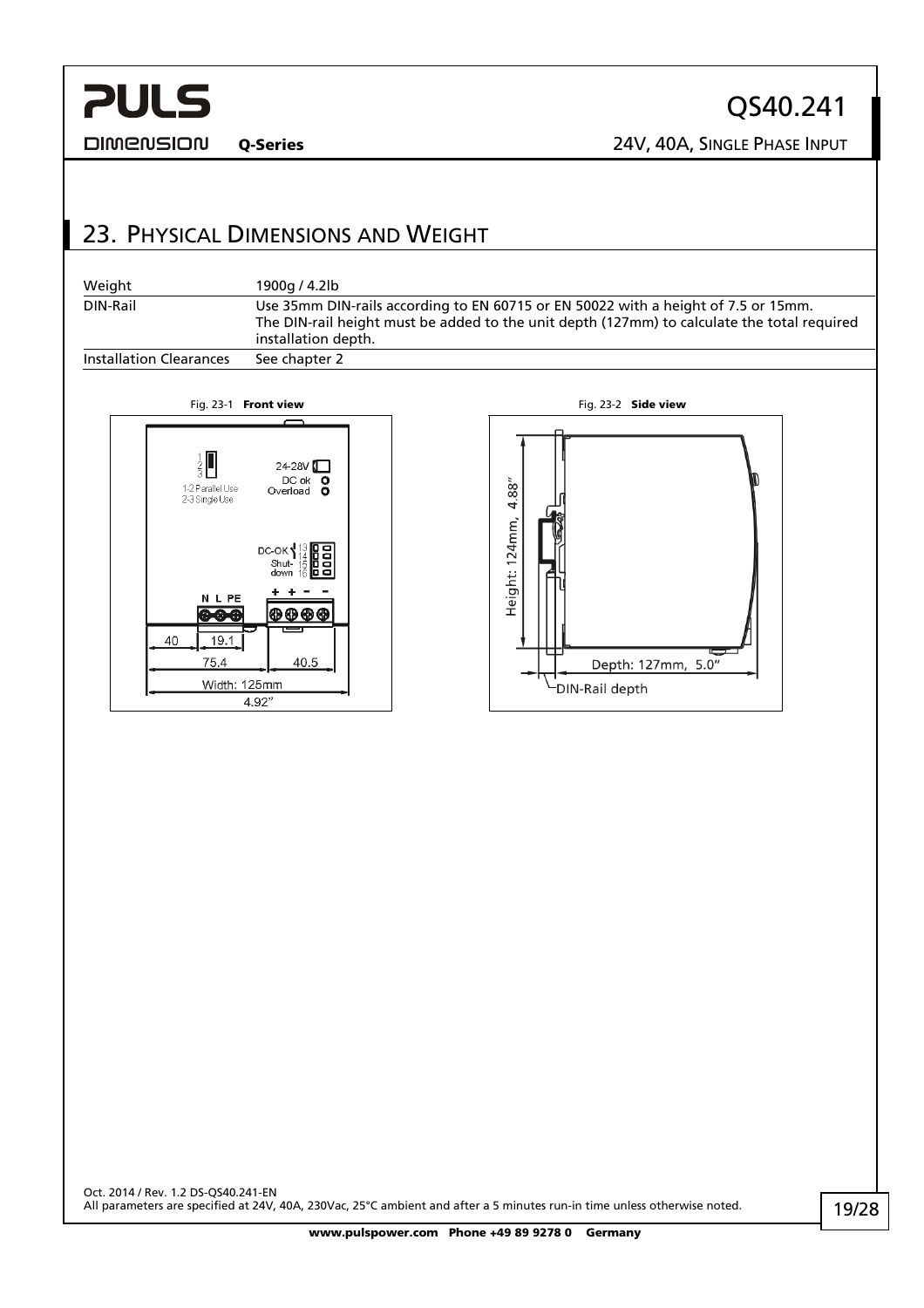<span id="page-19-0"></span>**DIMENSION** 

QS40.241

Q-Series 24V, 40A, SINGLE PHASE INPUT

## 24. ACCESSORIES

### 24.1. ZM2.WALL - WALL MOUNTING BRACKET

This bracket is used to mount specific DIMENSION units onto a flat surface without utilizing a DIN-Rail.





### 24.2. UF20.241 - BUFFER MODULE

This buffer unit is a supplementary device for DC 24V power supplies. It delivers power to bridge typical mains failures



or extends the hold-up time after turn-off of the AC power. In times when the pow er supply provides sufficient voltages, the buffer unit stores energy in integrated electrolytic capacitors. In case of mains voltage fault, this energy is released again



in a regulated process. One buffer module can deliver 20A. To buffer the full outpu t current of 40A, two buffer modules are needed in parallel.

The buffer unit does not require any control wiring. It can be added in parallel to the load circuit at any given point. Buffer units can be added in parallel to increase the output ampacity or the hold-up time.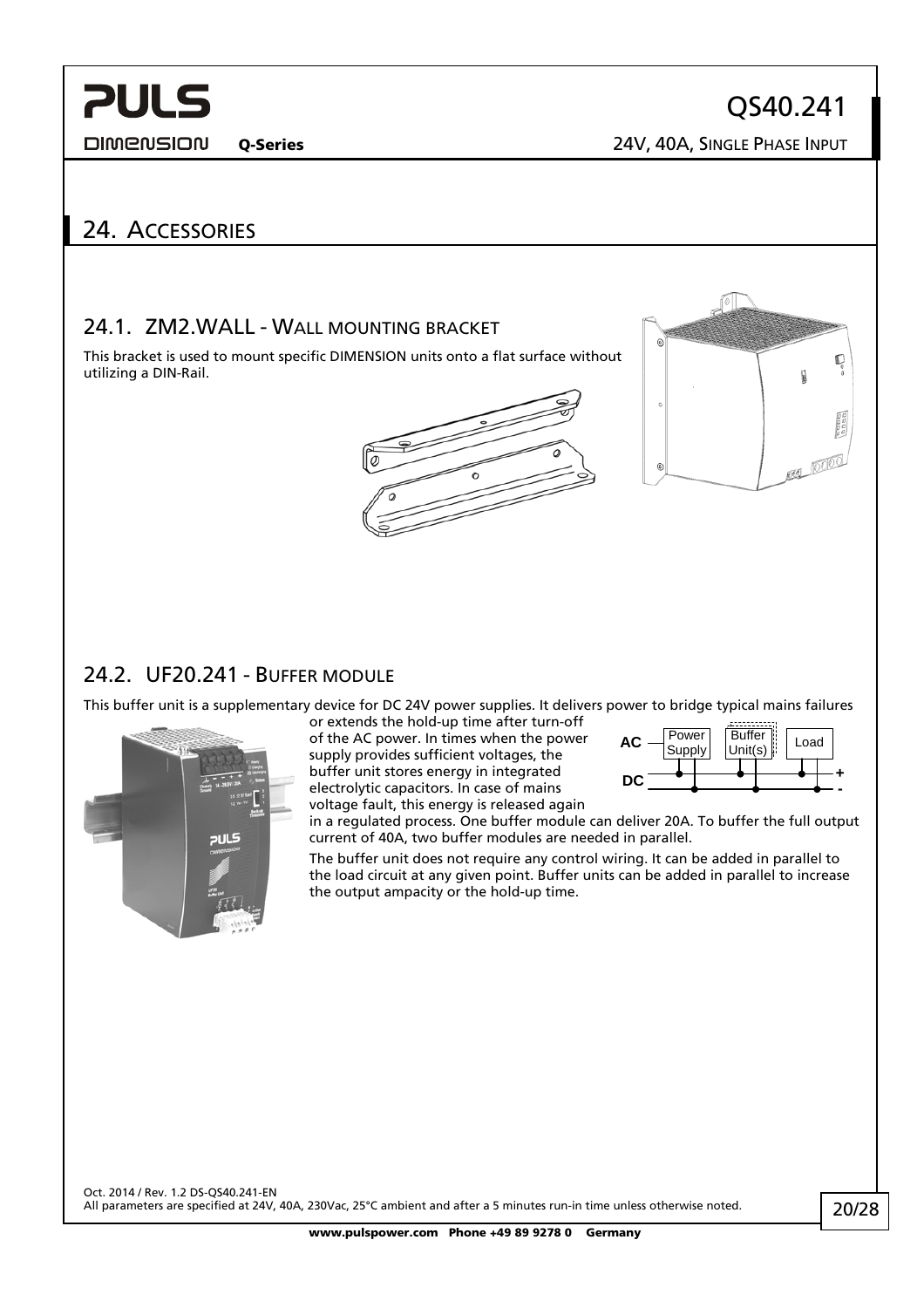<span id="page-20-0"></span>

Q-Series 24V, 40A, SINGLE PHASE INPUT

## <span id="page-20-1"></span>24.3. YR80.242 - REDUNDANCY MODULE



The YR80.242 is equipped with two input channels (40A each), which are individually decoupled by utilizing mosfet technology. The output current can go as high as 80A. Using mosfets instead of diodes reduces the heat generation and the voltage drop between input and output. The YR80.242 does not require an additional auxiliary voltage and is selfpowered even in case of a short circuit across the output.

Due to the low power losses, the unit is very slender and only requires 46mm width on the DIN-rail.

### <span id="page-20-2"></span>24.4. YR40.245 - REDUNDANCY MODULE



The YR40.245 is a 40A single channel redundancy module, which is equipped with a plug connector on the output. The plug connector allows replacing the power supply or the redundancy module while the system is running. The plug connector avoids that the output wires can touch and short the load circuit.

The YR40.245 is very slender and only requires 46mm width on the DIN-rail. It also utilizes mosfet technology instead of diodes for low heat generation and a minimal voltage drop between input and output. It does not require an additional auxiliary voltage and is selfpowered even in case of a short circuit across the output.





Fig. 24-2 Typical N+1 or 1+1 Redundant configuration for 40A with multiple YR40.245 redundancy modules



Oct. 2014 / Rev. 1.2 DS-QS40.241-EN All parameters are specified at 24V, 40A, 230Vac, 25°C ambient and after a 5 minutes run-in time unless otherwise noted.

www.pulspower.com Phone +49 89 9278 0 Germany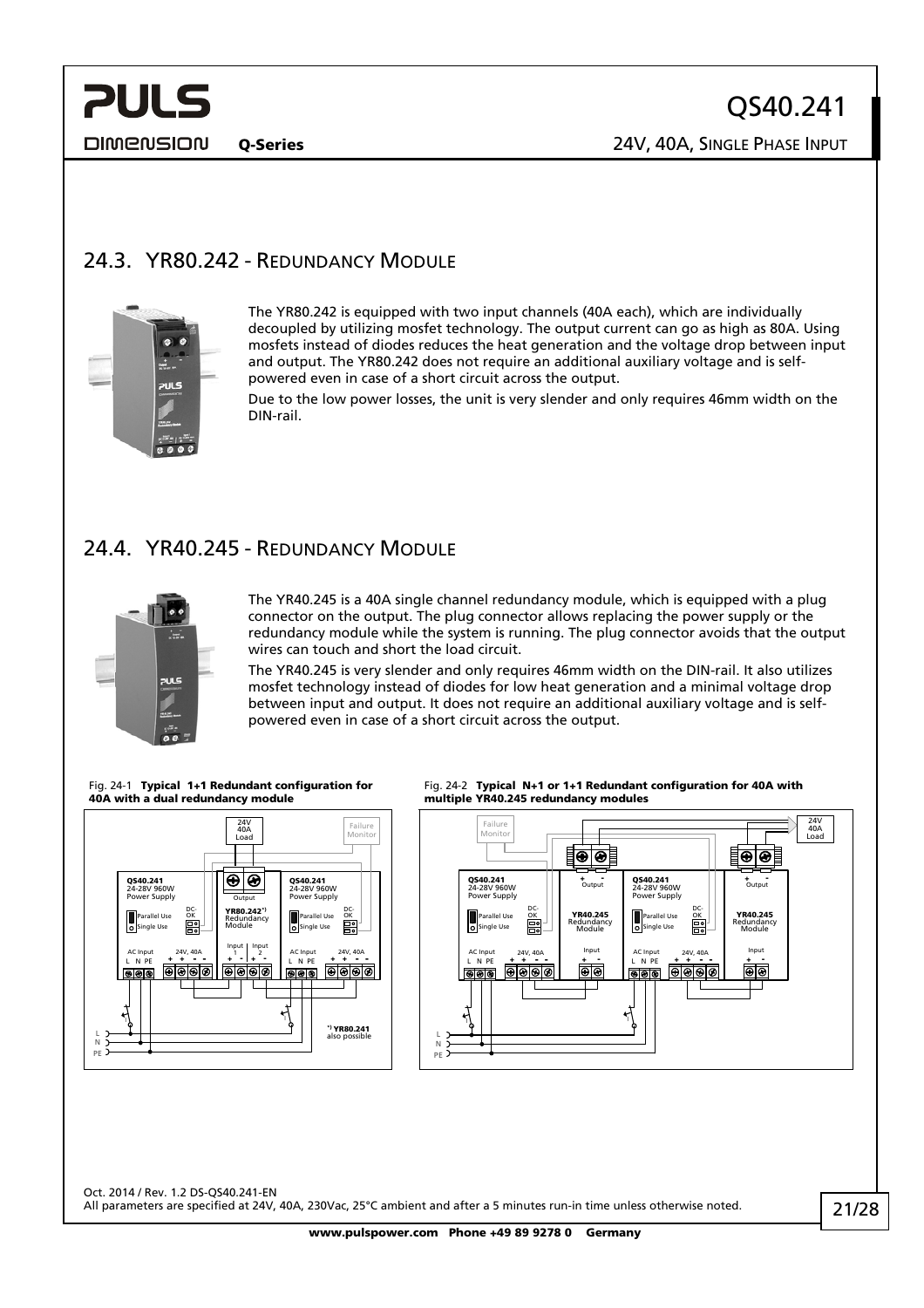<span id="page-21-0"></span>**DIMENSION** 

Q-Series 24V, 40A, SINGLE PHASE INPUT

## 25. APPLICATION NOTES

### <span id="page-21-1"></span>25.1. REPETITIVE PULSE LOADING

Typically, a load current is not constant and varies over time. This power supply is designed to support loads with a higher short-term power demand (=BonusPower®). The short-term duration is hardware controlled by an output power manager and is available on a repeated basis. If the BonusPower® load lasts longer than the hardware controller allows it, the output voltage will dip and the next BonusPower® is available after the BonusPower® recovery time (see chapter [6\)](#page-5-1) has elapsed.

To avoid this, the following rules must be met:

- a) The power demand of the pulse must be below 150% of the nominal output power.
- b) The duration of the pulse power must be shorter than the allowed BonusPower<sup>®</sup> time. (see output section) c) The average (R.M.S.) output current must be below the specified continuous output current.
- If the R.M.S. current is higher, the unit will respond with a thermal shut-down after a period of time. Use the maximum duty cycle curve [\(Fig. 25-2\)](#page-21-2) to check if the average output current is below the nominal current.
- <span id="page-21-2"></span>d) The duty cycle must be below 0.75.



**Example:** A load is powered continuously with 480W (= 50% of the rated output load). From time to time a peak power of 1440W (= 150% of the rated output load) is needed for 1 second.

The question is: How often can this pulse be supplied without overloading the power supply?

- Make a vertical line at P<sub>PEAK</sub> = 150% and a horizontal line where the vertical line crosses the P<sub>0</sub> = 50% curve. Read the max. duty cycle from the duty cycle-axis (= 0.37)
- Calculate the required pause (base load) length  $T_0$ :
- Result: The required pause length = 1.7s
- Max. repetition rate = pulse +pause length =  $2.7s$

$$
T_0 = \frac{\text{Tpeak} - (\text{DutyCycle} \times \text{Tpeak})}{\text{DutyCycle}} = \frac{1s - (0.37 \times 1s)}{0.37} = 1.7s
$$

#### More examples for pulse load compatibility:

| PPEAK | P <sub>0</sub> | <b>PEAK</b> | $\mathbf{1} \mathbf{0}$ | P <sub>PEAK</sub> | P <sub>0</sub> | <b>PEAK</b> | <b>10</b> |
|-------|----------------|-------------|-------------------------|-------------------|----------------|-------------|-----------|
| 1440W | 960W           | 1 с         | >25s                    | 1440W             | 480W           | 0.1s        | >0.16s    |
| 1440W | 0W             | 1s          | >1.3s                   | 1440W             | 480W           | 1s          | >1.6s     |
| 1200W | 480W           | 1s          | > 0.75s                 | 1440W             | 480W           | 3s          | >4.9s     |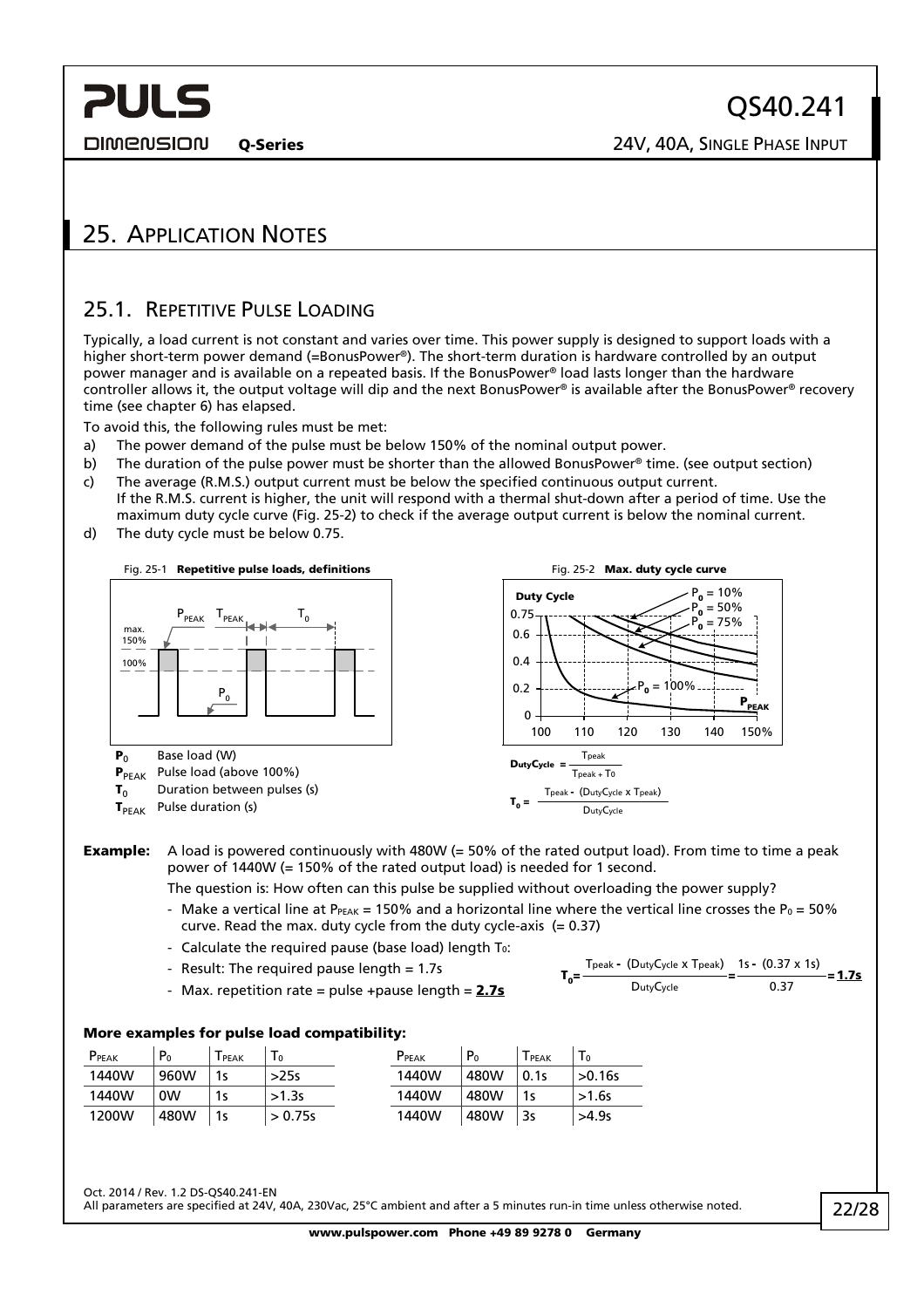<span id="page-22-0"></span>**PULS** 

### <span id="page-22-2"></span>25.2. PEAK CURRENT CAPABILITY

The power supply can deliver peak currents (up to several milliseconds) which are higher than the specified short term currents.

This helps to start current demanding loads. Solenoids, contactors and pneumatic modules often have a steady state coil and a pick-up coil. The inrush current demand of the pick-up coil is several times higher than the steady-state current and usually exceeds the nominal output current (including the BonusPower®). The same situation applies when starting a capacitive load.

The peak current capability also ensures the safe operation of subsequent circuit breakers of load circuits. The load branches are often individually protected with circuit breakers or fuses. In case of a short or an overload in one branch circuit, the fuse or circuit breaker need a certain amount of over-current to open in a timely manner. This avoids voltage loss in adjacent circuits.

The extra current (peak current) is supplied by the power converter and the built-in large sized output capacitors of the power supply. The capacitors get discharged during such an event, which causes a voltage dip on the output. The following two examples show typical voltage dips:



Fig. 25-4 Peak load with 5x the nominal current for 5ms, typ.

| 24V  |         | Output<br>Voltage |
|------|---------|-------------------|
| 200A |         |                   |
|      |         | 13.8V             |
|      |         |                   |
| 0Ä   |         | Output<br>Current |
|      | 1ms/DIV |                   |

80A Peak load (resistive) for 50ms Output voltage dips from 24V to 18.9V.

200A Peak load (resistive) for 5ms Output voltage dips from 24V to 13.8V.

Please note: The DC-OK relay triggers when the voltage dips more than 10% for longer than 1ms.

| Peak current voltage dips | tvp. | from 24V to 18.9V   | at 80A for 50ms, resistive load |  |
|---------------------------|------|---------------------|---------------------------------|--|
|                           | tvp. | from 24V to 15.9V   | at 200A for 2ms, resistive load |  |
|                           | tvp. | from 24V to $13.8V$ | at 200A for 5ms, resistive load |  |

### <span id="page-22-1"></span>25.3. EXTERNAL INPUT PROTECTION

The unit is tested and approved for branch circuits up to 30A (U.S.A.) and 32A (IEC). An external protection is only required if the supplying branch has an ampacity greater than this. Check also local codes and local requirements. In some countries local regulations might apply.

If an external fuse is necessary or utilized, minimum requirements need to be considered to avoid nuisance tripping of the circuit breaker. A minimum value of 16A B- or C-Characteristic breaker should be chosen, when the unit is used at AC100 and AC120V mains voltages (including AC 230V). If the unit is used only at AC 230V mains, a 10A B- or C-Characteristic breaker is sufficient.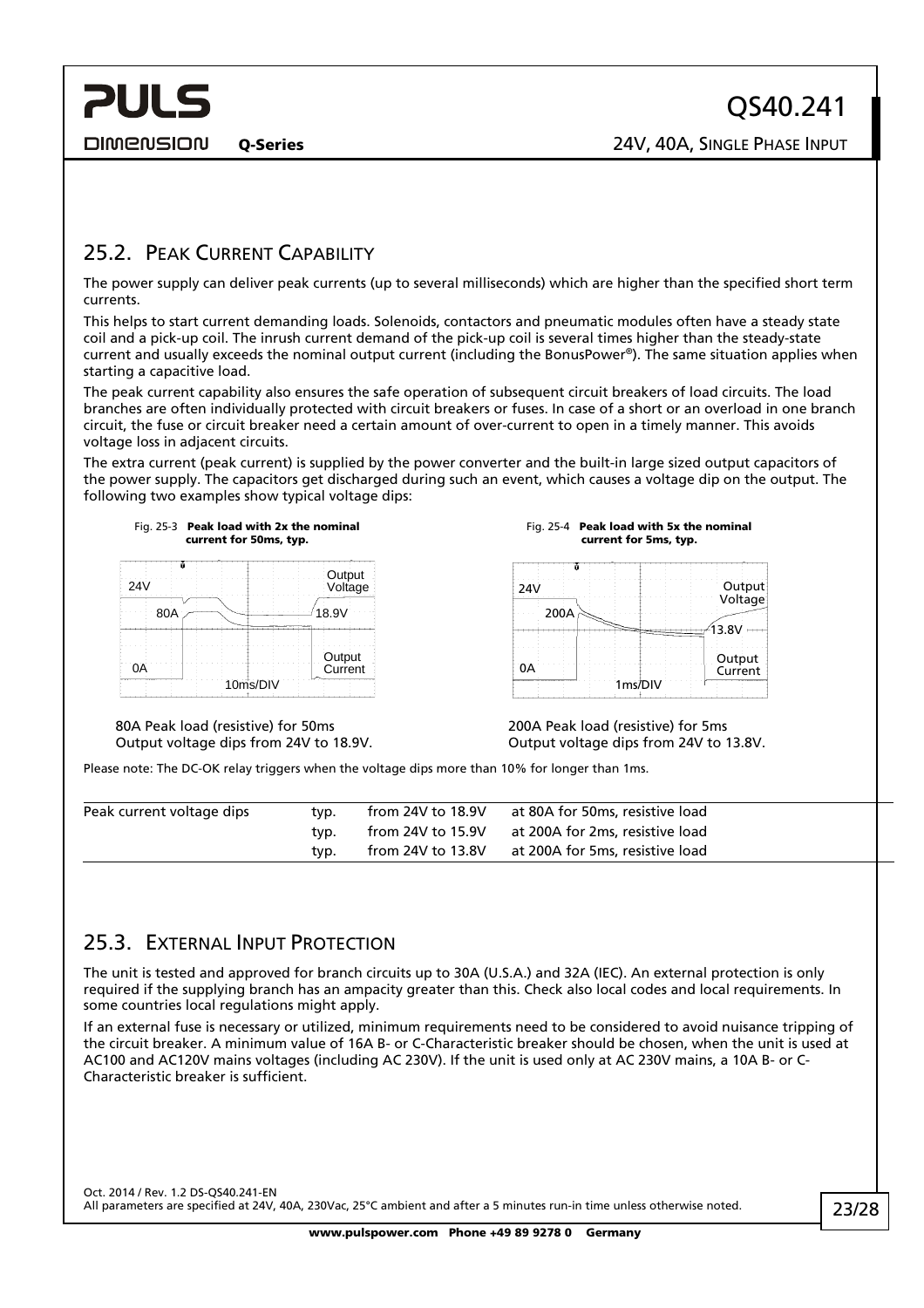## <span id="page-23-0"></span>25.4. CHARGING OF BATTERIES

The power supply can be used to charge lead-acid or maintenance free batteries. (Two 12V batteries in series) Instructions for charging batteries:

a) Set output voltage (measured at no load and at the battery end of the cable) very precisely to the end-of-charge voltage.

| End-of-charge voltage | 27.8V          | 27.5V          | 27.15V | 26.8V           |
|-----------------------|----------------|----------------|--------|-----------------|
| Battery temperature   | $10^{\circ}$ C | $20^{\circ}$ C | 30°C   | 40 $^{\circ}$ C |

- b) Use a 50A or 63A circuit breaker (or blocking diode) between the power supply and the battery.
- c) Ensure that the output current of the power supply is below the allowed charging current of the battery.
- d) Use only matched batteries when putting 12V types in series.
- e) The return current to the power supply (battery discharge current) is typ. 35mA when the power supply is switched off (except in case a blocking diode is utilized).

## 25.5. OUTPUT CIRCUIT BREAKERS

Standard miniature circuit breakers (MCB's or UL1077 circuit breakers) are commonly used for AC-supply systems and may also be used on DC branches.

MCB's are designed to protect wires and circuits. If the ampere value and the characteristics of the MCB are adapted to the wire size that is used, the wiring is considered as thermally safe regardless of whether the MCB opens or not.

To avoid voltage dips and under-voltage situations in adjacent 24V branches which are supplied by the same source, a fast (magnetic) tripping of the MCB is desired. A quick shutdown within 10ms is necessary corresponding roughly to the ride-through time of PLC's. This requires power supplies with high current reserves and large output capacitors. Furthermore, the impedance of the faulty branch must be sufficiently small in order for the current to actually flow. The best current reserve in the power supply does not help if Ohm's law does not permit current flow. The following table has typical test results showing which B- and C-Characteristic MCBs magnetically trip depending on the wire cross section and wire length.



\*) Don't forget to consider twice the distance to the load (or cable length) when calculating the total wire length (+ and – wire).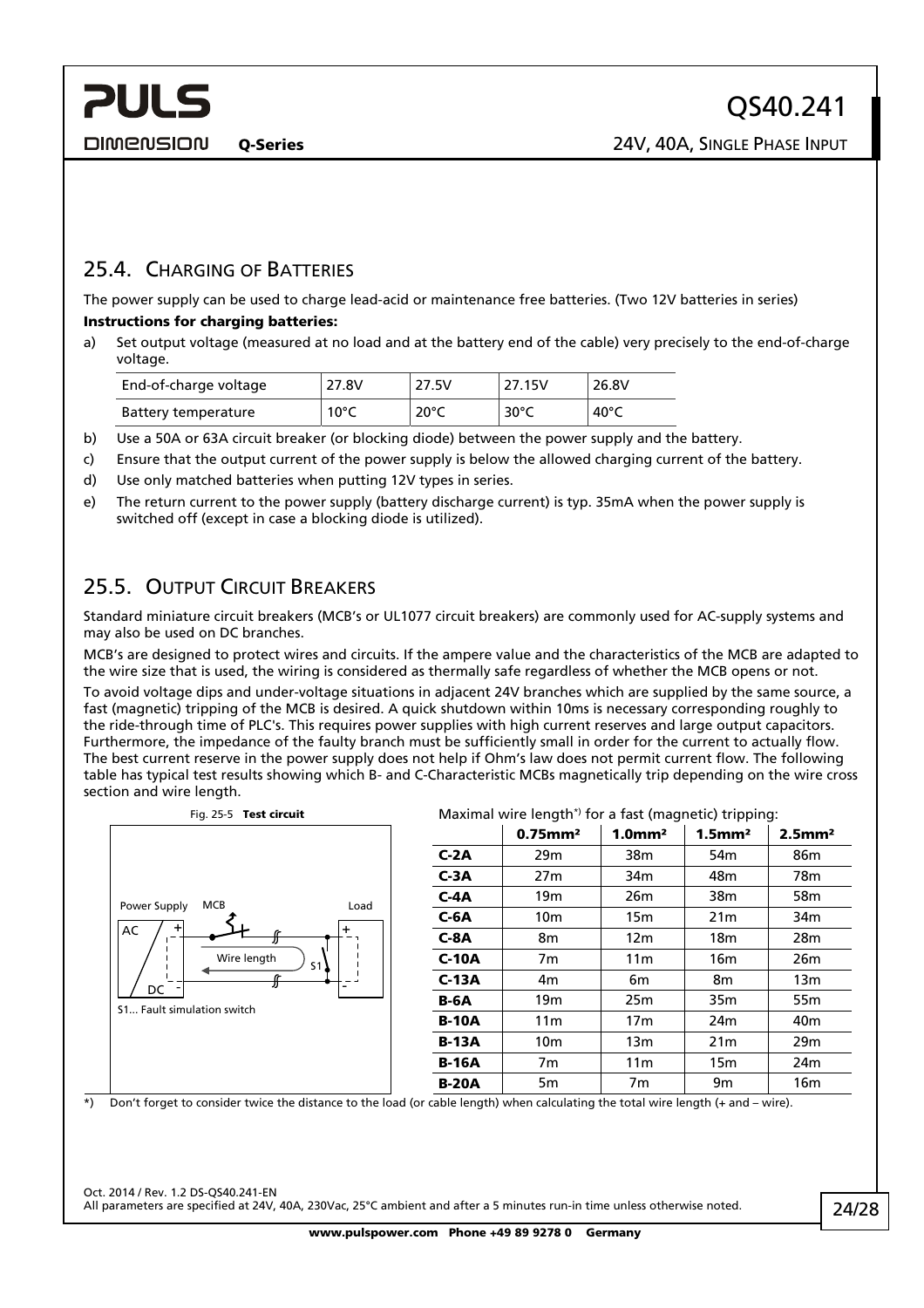<span id="page-24-0"></span>**PULS** 

Q-Series 24V, 40A, SINGLE PHASE INPUT

## <span id="page-24-1"></span>25.6. PARALLEL USE TO INCREASE OUTPUT POWER

Power supplies from the same series (Q-Series) can be paralleled to increase the output power. The output voltage shall be adjusted to the same value (±100mV) in "Single use" mode with the same load conditions on all units, or the units can be left with the factory settings. After the adjustments, the jumper on the front of the unit shall be moved from "Single use" to "Parallel use", in order to achieve load sharing. The "Parallel use" mode regulates the output voltage in such a manner that the voltage at no load is approx. 4% higher than at nominal load. See also chapter [6.](#page-5-1) If no jumper is plugged in, the unit is in "Single use" mode. Factory setting is also "Single use" mode.



If more than three units are connected in parallel, a fuse or circuit breaker with a rating of 50A or 63A is required on each output. Alternatively, a diode or redundancy module can also be utilized.

Energize all units at the same time to avoid the overload Hiccup*PLUS* mode. It also might be necessary to cycle the input power (turn-off for at least five seconds), if the output was in Hiccup*PLUS* mode due to overload or short circuits and the required output current is higher than the current of one unit.

Keep an installation clearance of 15mm (left / right) between two power supplies and avoid installing the power supplies on top of each other. Do not use power supplies in parallel in mounting orientations other than the standard mounting orientation (terminals on the bottom of the unit) or in any other condition where a derating of the output current is required (e.g. altitude, above 60°C, …).

Pay attention that leakage current, EMI, inrush current, harmonics will increase when using multiple power supplies.

### 25.7. PARALLEL USE FOR REDUNDANCY

Power supplies can be paralleled for redundancy to gain higher system availability. Redundant systems require a certain amount of extra power to support the load in case one power supply unit fails. The simplest way is to put two power supplies in parallel. This is called a 1+1 redundancy. In case one power supply unit fails, the other one is automatically able to support the load current without any interruption. Redundant systems for a higher power demand are usually built in a N+1 method. E.g. five power supplies, each rated for 40A are paralleled to build a 160A redundant system. For N+1 redundancy the same restrictions apply as for increasing the output power, see also chapter [25.6.](#page-24-1)

Please note: This simple way to build a redundant system does not cover failures such as an internal short circuit in the secondary side of the power supply. In such a case, the defective unit becomes a load for the other power supplies and the output voltage can not be maintained any more. This can be avoided by utilizing redundancy modules, which have decoupling devices (diodes or mosfets) included. Further information and wiring configurations can be found in chapter [24.3](#page-20-1) and [24.4](#page-20-2).

Recommendations for building redundant power systems:

- a) Use separate input fuses for each power supply. A separate source for each supply when possible increases the reliability of the redundant system.
- b) Set the power supply into "Parallel Use" mode.
- c) Monitor the individual power supply units. Therefore, use the DC-OK relay contact of the QS40 power supply.
- d) It is desirable to set the output voltages of all units to the same value ( $\pm$  100mV) or leave it at the factory setting.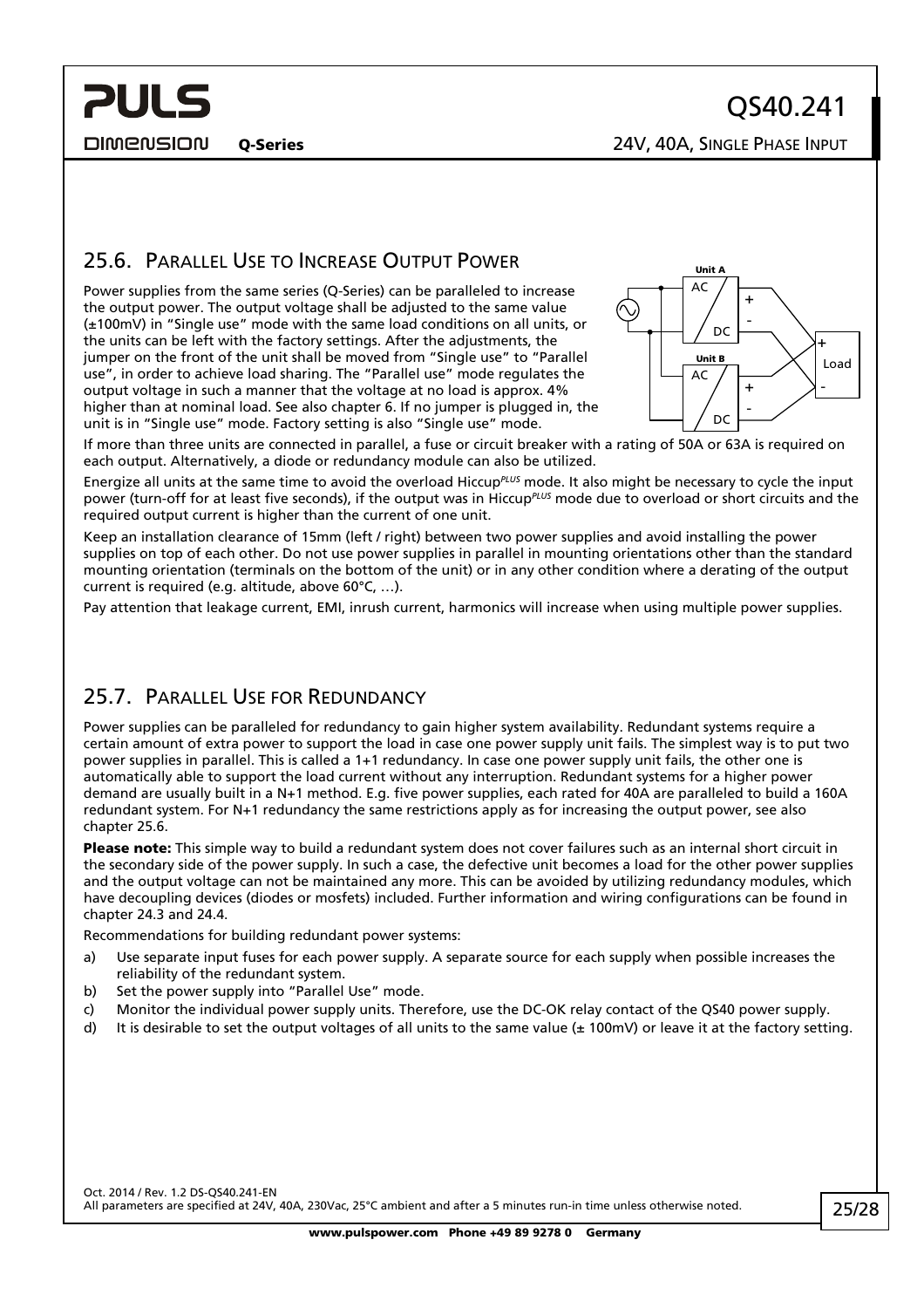<span id="page-25-0"></span>**PULS** 

Q-Series 24V, 40A, SINGLE PHASE INPUT

### 25.8. SERIES OPERATION

Power supplies of the same type can be connected in series for higher output voltages. It is possible to connect as many units in series as needed, providing the sum of the output voltage does not exceed 150Vdc. Voltages with a potential above 60Vdc are not SELV any more and can be dangerous. Such voltages must be installed with a protection against touching.

Earthing of the output is required when the sum of the output voltage is above 60Vdc.

Avoid return voltage (e.g. from a decelerating motor or battery) which is applied to the output terminals.

Keep an installation clearance of 15mm (left / right) between two power supplies and avoid installing the power supplies on top of each other. Do not use power supplies in series in mounting orientations other than the standard mounting orientation (terminals on the bottom of the unit).

Pay attention that leakage current, EMI, inrush current, harmonics will increase when using multiple power supplies.

### 25.9. INDUCTIVE AND CAPACITIVE LOADS

The unit is designed to supply any kind of loads, including capacitive and inductive loads. If extreme large capacitors, such as EDLCs (electric double layer capacitors or "UltraCaps") with a capacitance > 2.5F are connected to the output, the unit might charge the capacitor in the Hiccup*PLUS* mode (see chapter [6\)](#page-5-1).

### 25.10.BACK-FEEDING LOADS

Loads such as decelerating motors and inductors can feed voltage back to the power supply. This feature is also called return voltage immunity or resistance against Back- E.M.F. (Electro Magnetic Force).

This power supply is resistant and does not show malfunctioning when a load feeds back voltage to the power supply. It does not matter whether the power supply is on or off.

The maximum allowed feed-back-voltage is 35Vdc. The absorbing energy can be calculated according to the built-in large sized output capacitor which is specified in chapter [6](#page-5-1).



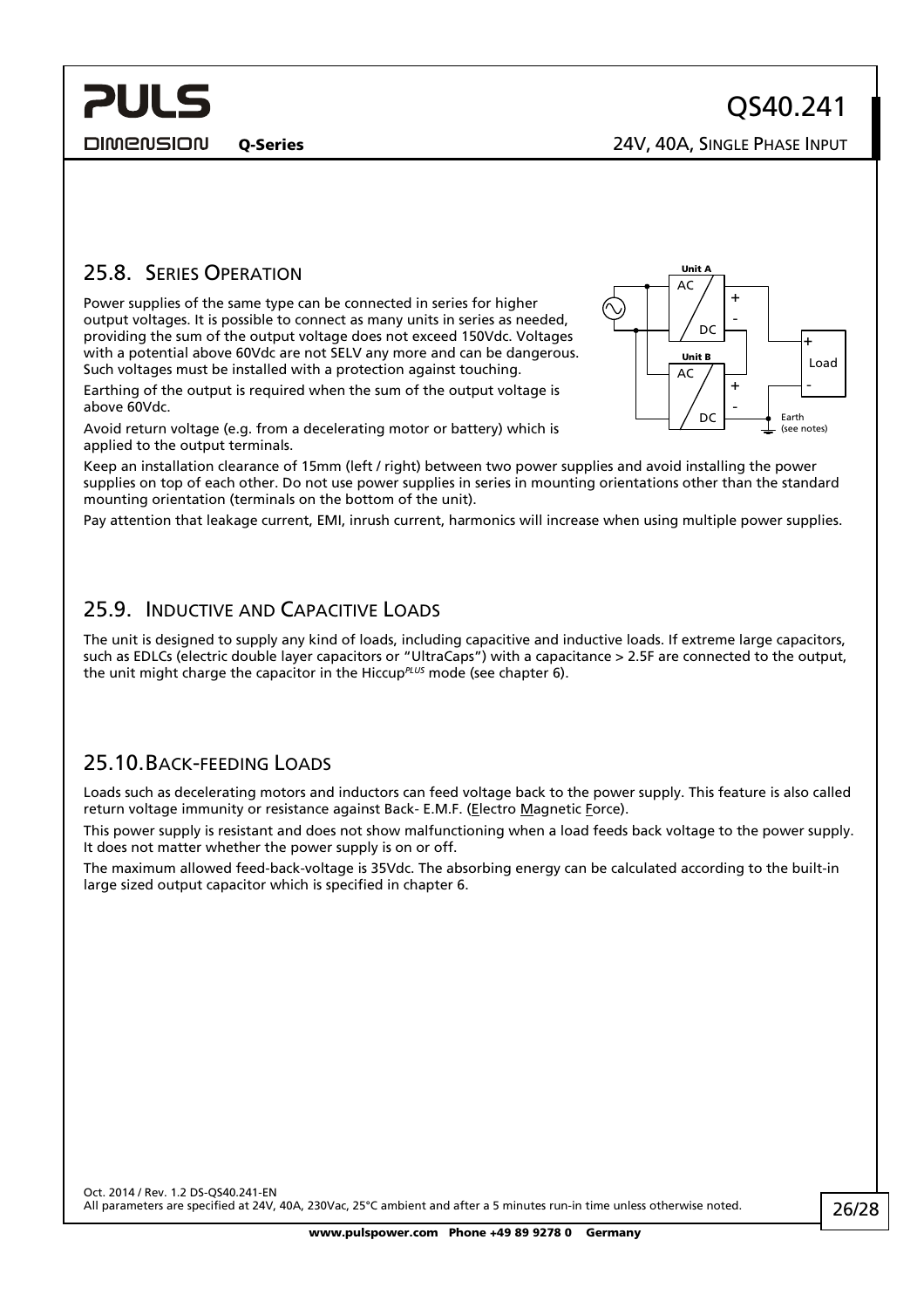<span id="page-26-0"></span>**DIMENSION** 

L N PE

Power Supply AC

internal

DC

Q-Series 24V, 40A, SINGLE PHASE INPUT

240V +10% max.

L2

L3

L1

### 25.11.OPERATION ON TWO PHASES

The power supply can also be used on two-phases of a three-phase-system.<br>Such a phase to phase connection is allowed as long as the supplying voltage<br>is below 240V<sup>+10%</sup>.<br> $\frac{13}{2}$   $\frac{1}{2}$   $\frac{3}{2}$   $\frac{3}{2}$   $\frac{3}{2}$ Such a phase to phase connection is allowed as long as the supplying voltage is below  $240V^{+10\%}$ .

## 25.12.USE IN A TIGHTLY SEALED ENCLOSURE

When the power supply is installed in a tightly sealed enclosure, the temperature inside the enclosure will be higher than outside. In such situations, the inside temperature defines the ambient temperature for the power supply.

The following measurement results can be used as a reference to estimate the temperature rise inside the enclosure.

The power supply is placed in the middle of the box, no other heat producing items are inside the box

| Enclosure:                            | Rittal Typ IP66 Box PK 9522 100, plastic, 254x180x165mm                                       |
|---------------------------------------|-----------------------------------------------------------------------------------------------|
| Load:                                 | 24V, 32A; (=80%) load is placed outside the box                                               |
| Input:                                | 230Vac                                                                                        |
| Temperature inside enclosure:         | 68.6 $\degree$ C (in the middle of the right side of the power supply with a distance of 2cm) |
| Temperature outside enclosure: 24.3°C |                                                                                               |
| Temperature rise:                     | 44.3K                                                                                         |